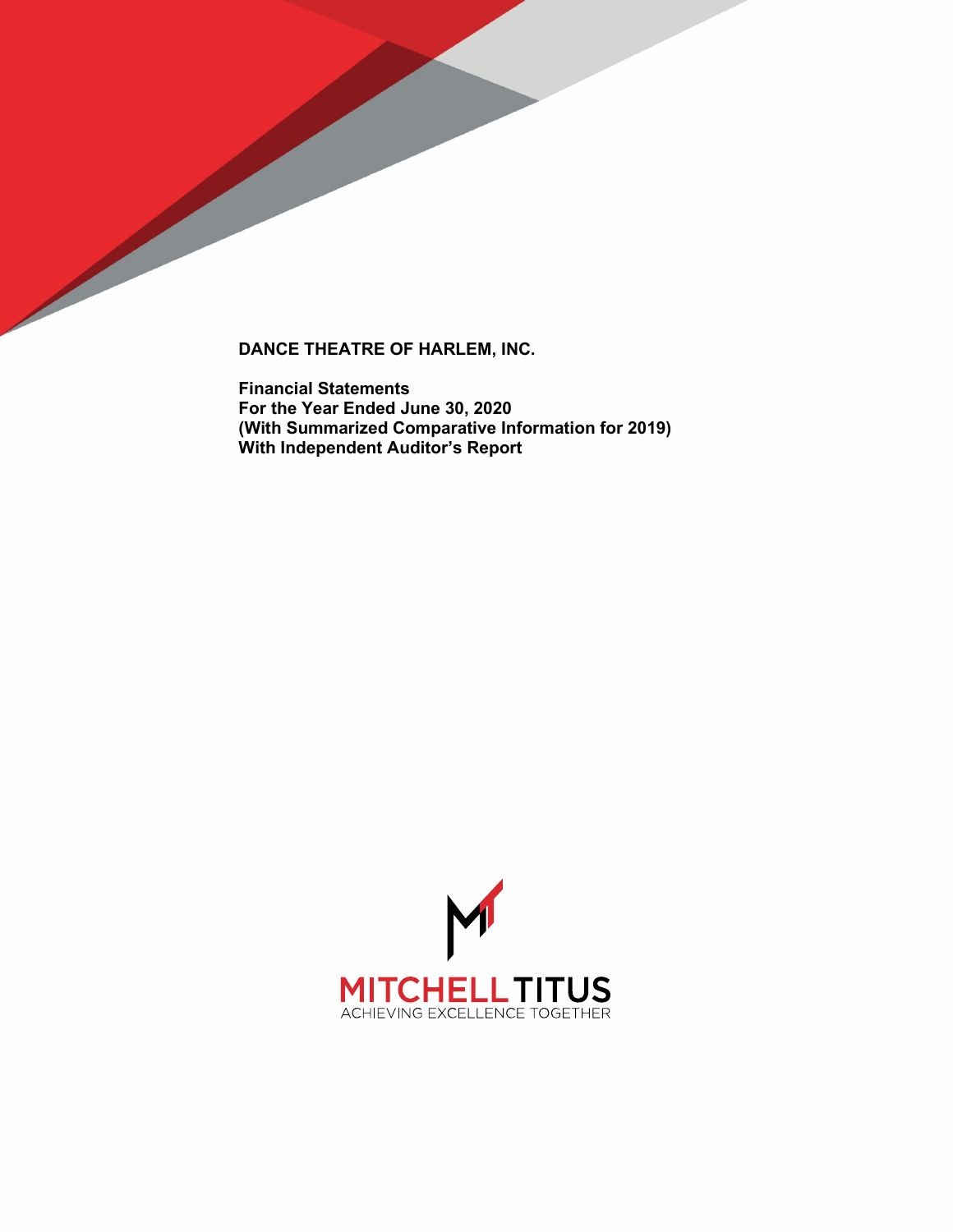For the Year Ended June 30, 2020 (With Summarized Comparative Information for 2019)

# **TABLE OF CONTENTS**

|                                      | Page(s)  |
|--------------------------------------|----------|
| <b>INDEPENDENT AUDITOR'S REPORT</b>  | $1 - 2$  |
| <b>FINANCIAL STATEMENTS</b>          |          |
| Statements of Financial Position     | 3        |
| <b>Statement of Activities</b>       | 4        |
| <b>Statements of Cash Flows</b>      | 5        |
| <b>Notes to Financial Statements</b> | $6 - 23$ |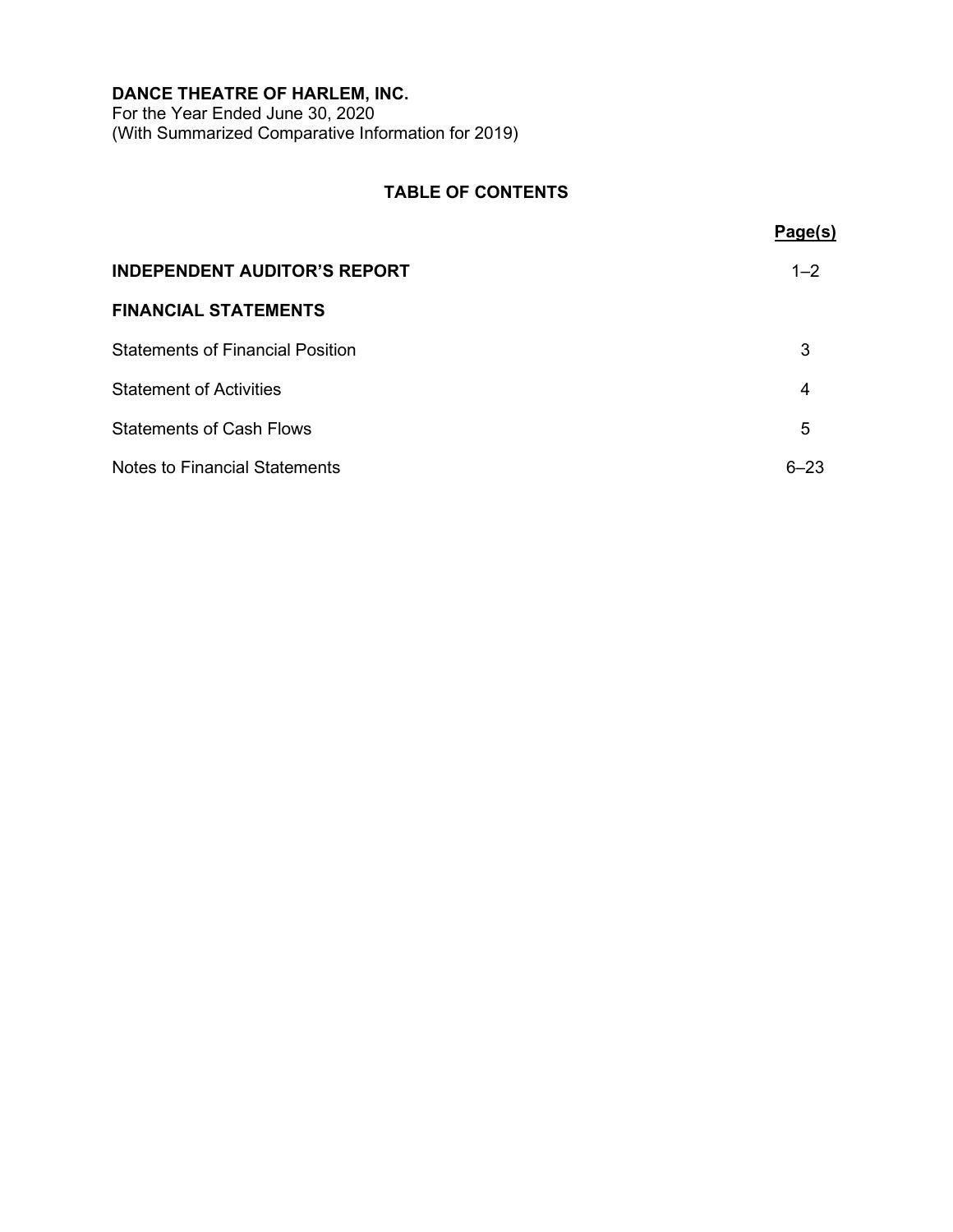

# **INDEPENDENT AUDITOR'S REPORT**

The Board of Directors Dance Theatre of Harlem, Inc.

We have audited the accompanying financial statements of Dance Theatre of Harlem, Inc. (Dance Theatre), which comprise the statements of financial position as of June 30, 2020, the related statements of activities and cash flows for the year then ended, and the related notes to the financial statements.

## *Management's Responsibility for the Financial Statements*

Management is responsible for the preparation and fair presentation of these financial statements in accordance with accounting principles generally accepted in the United States of America; this includes the design, implementation, and maintenance of internal control relevant to the preparation and fair presentation of financial statements that are free from material misstatement, whether due to fraud or error.

# *Auditor's Responsibility*

Our responsibility is to express an opinion on these financial statements based on our audit. We conducted our audit in accordance with auditing standards generally accepted in the United States of America. Those standards require that we plan and perform the audit to obtain reasonable assurance about whether the financial statements are free from material misstatement.

An audit involves performing procedures to obtain audit evidence about the amounts and disclosures in the financial statements. The procedures selected depend on the auditor's judgment, including the assessment of the risks of material misstatement of the financial statements, whether due to fraud or error. In making those risk assessments, the auditor considers internal control relevant to the entity's preparation and fair presentation of the financial statements in order to design audit procedures that are appropriate in the circumstances, but not for the purpose of expressing an opinion on the effectiveness of the entity's internal control. Accordingly, we express no such opinion. An audit also includes evaluating the appropriateness of accounting policies used and the reasonableness of significant accounting estimates made by management, as well as evaluating the overall presentation of the financial statements.

We believe that the audit evidence we have obtained is sufficient and appropriate to provide a basis for our audit opinion.

> 80 Pine Street New York, NY 10005 **T** +1 212 709 4500 **F** +1 212 709 4680

1 **mitchelltitus.com**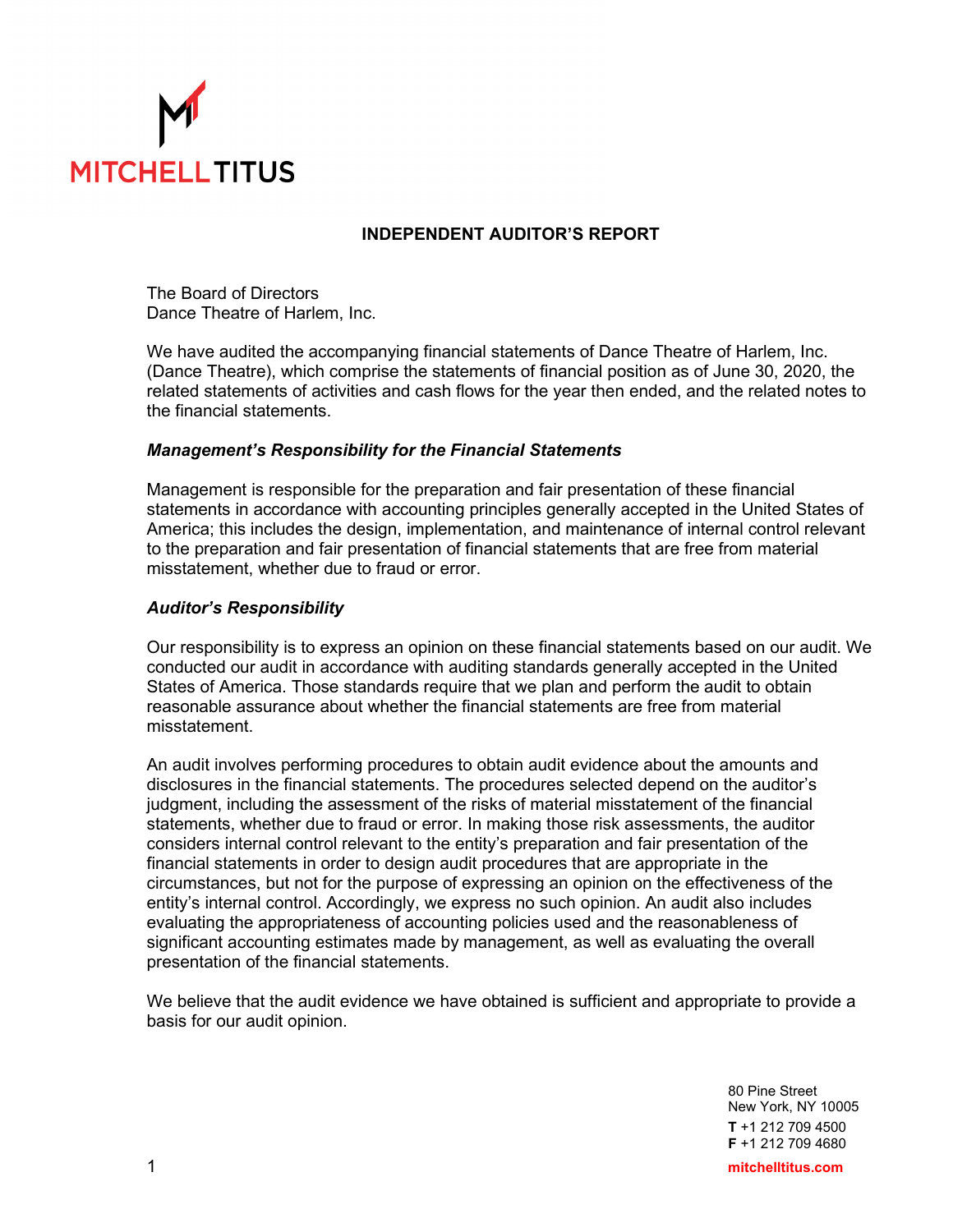

# *Opinion*

In our opinion, the financial statements referred to above present fairly, in all material respects, the financial position of Dance Theatre of Harlem, Inc. as of June 30, 2020, and the changes in its net assets and its cash flows for the year then ended in accordance with accounting principles generally accepted in the United States of America.

## *Report on Summarized Comparative Information*

We have previously audited Dance Theatre's June 30, 2019 financial statements, and we expressed an unmodified audit opinion on those audited financial statements in our report dated December 10, 2019. In our opinion, the summarized comparative information presented herein as of and for the year ended June 30, 2019, is consistent, in all material respects, with the audited financial statements from which it has been derived.

Mitchell: Titus, LLP

January 15, 2021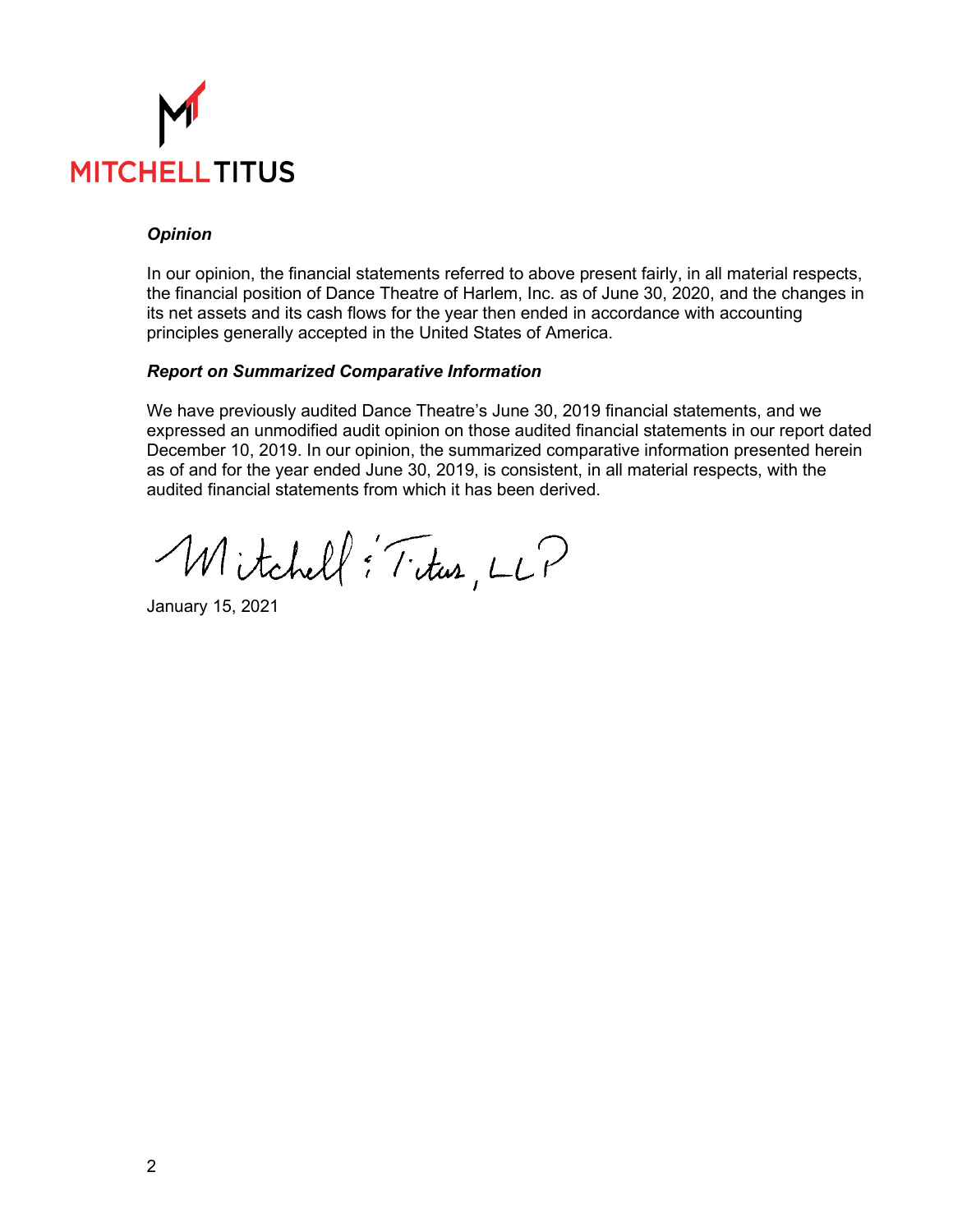Statements of Financial Position As of June 30, 2020 and 2019

|                                            | 2020            | 2019            |
|--------------------------------------------|-----------------|-----------------|
| <b>ASSETS</b>                              |                 |                 |
| <b>Current assets</b>                      |                 |                 |
| Cash and cash equivalents                  | \$<br>1,674,708 | \$<br>1,353,510 |
| Investments                                | 1,042,004       |                 |
| Grants and other receivables               | 835,313         | 679,944         |
| Prepaid and other expenses                 | 150,516         | 172,254         |
| <b>Total current assets</b>                | 3,702,541       | 2,205,708       |
| Non-current assets                         |                 |                 |
| Investments                                | 33,505          | 33,505          |
| Grants and other receivables               | 25,000          | 260,645         |
| Prepaid and other expenses                 | 20,659          | 17,222          |
| Land, building, and equipment, net         | 5,448,615       | 5,425,827       |
| Escrow and security deposits               | 1,000           | 6,000           |
| <b>Total assets</b>                        | \$<br>9,231,320 | \$<br>7,948,907 |
| <b>LIABILITIES AND NET ASSETS</b>          |                 |                 |
| <b>Current liabilities</b>                 |                 |                 |
| Accounts payable and accrued expenses      | \$<br>199,574   | \$<br>281,442   |
| Advances                                   | 129,901         | 297,739         |
| Refundable advances                        | 13,655          | 10,018          |
| Current portion of capital lease liability | 6,050           | 6,050           |
| <b>Total current liabilities</b>           | 349,180         | 595,249         |
| <b>Non-current liabilities</b>             |                 |                 |
| Security deposit payable                   | 6,271           | 6,259           |
| Long-term capital lease liability          | 3,550           | 9,131           |
| <b>Total liabilities</b>                   | 359,001         | 610,639         |
| Net assets                                 |                 |                 |
| Without donor restrictions                 |                 |                 |
| Board-designated reserve                   | 750,692         | 960,692         |
| Undesignated                               | 4,564,304       | 4,337,948       |
| Total without donor restrictions           | 5,314,996       | 5,298,640       |
| With donor restrictions                    | 3,557,323       | 2,039,628       |
| Total net assets                           | 8,872,319       | 7,338,268       |
| <b>Total liabilities and net assets</b>    | 9,231,320<br>\$ | \$<br>7,948,907 |

The accompanying notes are an integral part of these financial statements.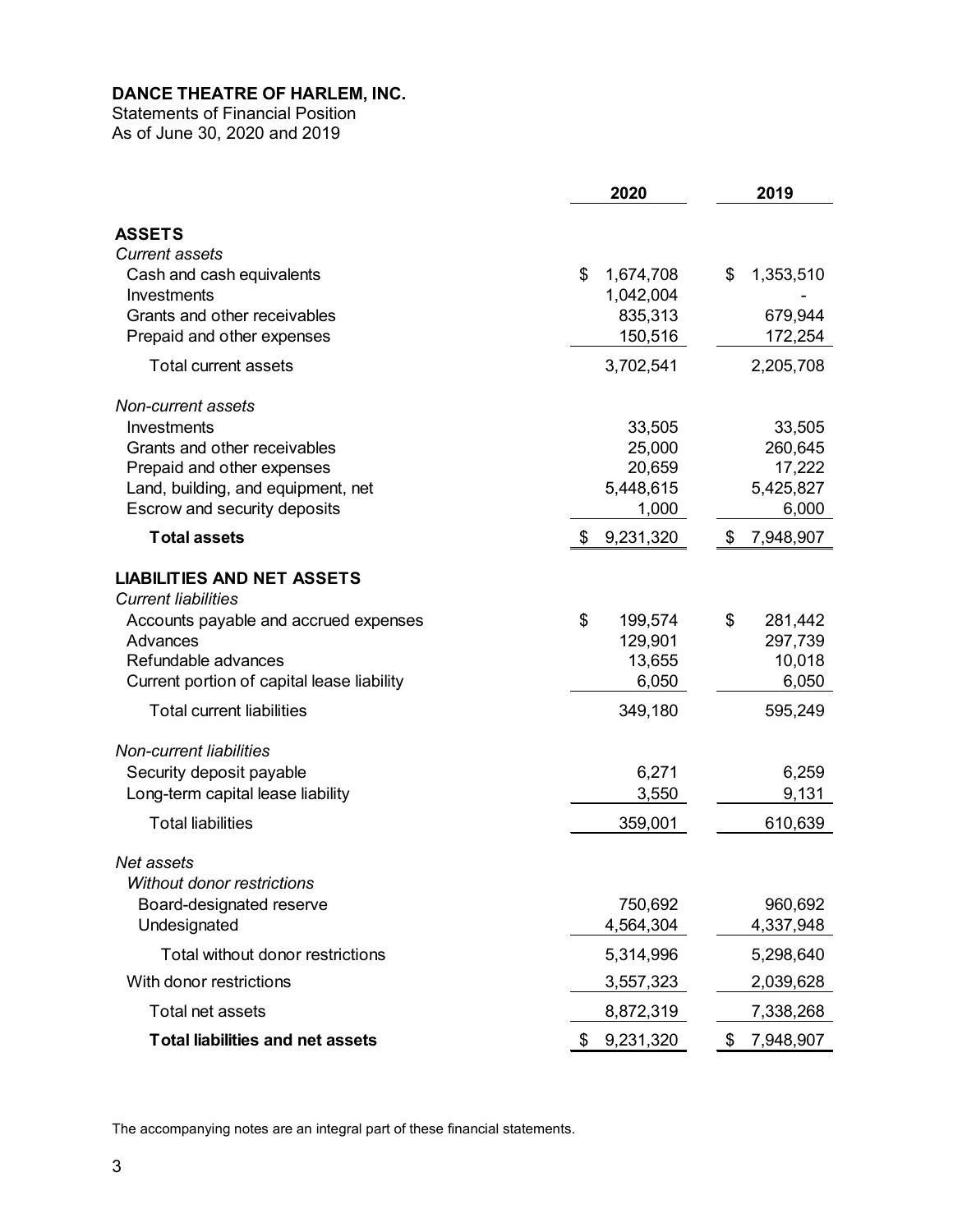Statement of Activities

For the Year Ended June 30, 2020

(With Summarized Comparative Information for the Year Ended June 30, 2019)

| <b>Without Donor</b><br><b>With Donor</b><br><b>Restrictions</b><br><b>Restrictions</b><br><b>Total</b><br><b>Total</b><br><b>REVENUE, PUBLIC SUPPORT</b><br>AND RECLASSIFICATIONS<br>Revenue<br>\$<br>\$<br>\$<br>89,739<br><b>Community Engagement</b><br>89,739<br>\$<br>85,374 |     |
|------------------------------------------------------------------------------------------------------------------------------------------------------------------------------------------------------------------------------------------------------------------------------------|-----|
|                                                                                                                                                                                                                                                                                    |     |
|                                                                                                                                                                                                                                                                                    |     |
|                                                                                                                                                                                                                                                                                    |     |
|                                                                                                                                                                                                                                                                                    |     |
|                                                                                                                                                                                                                                                                                    |     |
| Dance Company<br>979,203<br>979,203<br>1,602,493                                                                                                                                                                                                                                   |     |
| School tuition and fees, net<br>689,147<br>689,147<br>1,063,868                                                                                                                                                                                                                    |     |
| Other income<br>104,273<br>146,617<br>104,273                                                                                                                                                                                                                                      |     |
| Interest<br>2,932<br>2,932                                                                                                                                                                                                                                                         | 883 |
| Total revenue<br>1,865,294<br>1,865,294<br>2,899,235                                                                                                                                                                                                                               |     |
| Public support                                                                                                                                                                                                                                                                     |     |
| Government grants/contracts<br>627,197<br>377,170<br>1,004,367<br>278,334<br>Contributions                                                                                                                                                                                         |     |
| Individuals<br>252,118<br>47,474<br>209,570<br>299,592                                                                                                                                                                                                                             |     |
| 248,302<br>248,302<br>631,706<br>Fundraising events, net                                                                                                                                                                                                                           |     |
| 50,528<br>100,528<br>Corporations<br>50,000<br>50,282                                                                                                                                                                                                                              |     |
| Trusts and foundations<br>565,266<br>2,283,870<br>2,849,136<br>1,617,539                                                                                                                                                                                                           |     |
| 67,167<br><b>Bequests</b><br>67,167                                                                                                                                                                                                                                                |     |
| In-kind contributions<br>123,674<br>243,991<br>367,665<br>522,425                                                                                                                                                                                                                  |     |
| 1,934,252<br>3,002,505<br>4,936,757<br>3,309,856<br>Total public support                                                                                                                                                                                                           |     |
| Net assets released from restrictions<br>1,484,810<br>(1,484,810)                                                                                                                                                                                                                  |     |
| Total revenue, public support                                                                                                                                                                                                                                                      |     |
| and reclassifications<br>5,284,356<br>1,517,695<br>6,802,051<br>6,209,091                                                                                                                                                                                                          |     |
| <b>EXPENSES</b>                                                                                                                                                                                                                                                                    |     |
| Program services                                                                                                                                                                                                                                                                   |     |
| <b>Community Engagement</b><br>251,829<br>251,829<br>244,845                                                                                                                                                                                                                       |     |
| School<br>1,061,423<br>1,061,423<br>1,247,313                                                                                                                                                                                                                                      |     |
| 2,022,099<br>2,022,099<br>Dance Company<br>2,718,593                                                                                                                                                                                                                               |     |
| 3,335,351<br>3,335,351<br>4,210,751<br>Total program services                                                                                                                                                                                                                      |     |
| Supporting services                                                                                                                                                                                                                                                                |     |
| General administration<br>1,589,403<br>1,589,403<br>1,627,099                                                                                                                                                                                                                      |     |
| 343.246<br>343.246<br>457.896<br>Fundraising                                                                                                                                                                                                                                       |     |
| 1,932,649<br>2,084,995<br>Total supporting services<br>1,932,649                                                                                                                                                                                                                   |     |
| Total expenses<br>5,268,000<br>5,268,000<br>6,295,746                                                                                                                                                                                                                              |     |
| Change in net assets<br>16,356<br>1,517,695<br>1,534,051<br>(86, 655)                                                                                                                                                                                                              |     |
| Net assets, beginning of year<br>5,298,640<br>2,039,628<br>7,338,268<br>7,424,923                                                                                                                                                                                                  |     |
| Net assets, end of year<br>7,338,268<br>5,314,996<br>3,557,323<br>8,872,319<br>\$<br>\$<br>\$<br>\$                                                                                                                                                                                |     |

The accompanying notes are an integral part of these financial statements.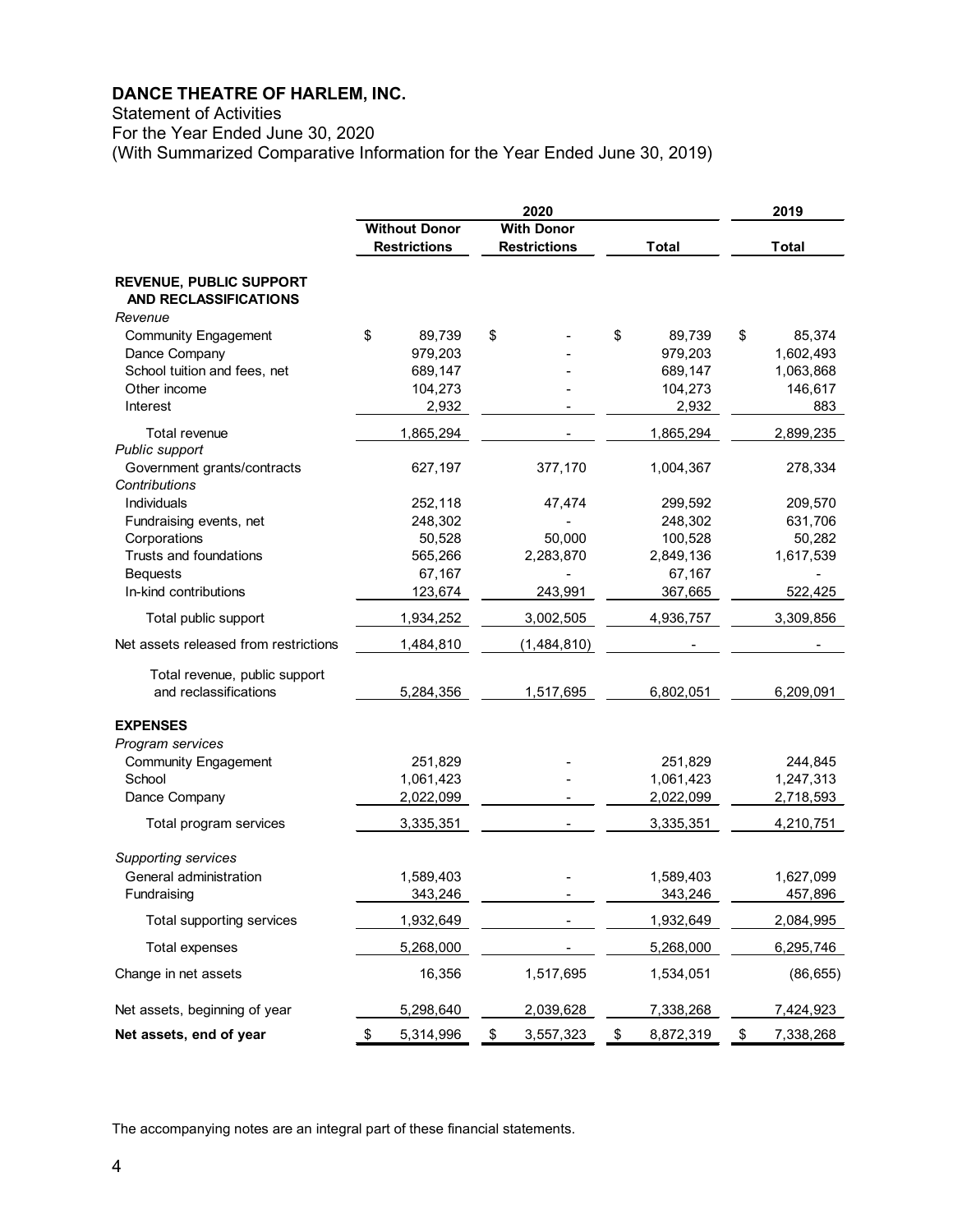Statements of Cash Flows

For the Years Ended June 30, 2020 and 2019

|                                                                                                             | 2020            | 2019 |            |
|-------------------------------------------------------------------------------------------------------------|-----------------|------|------------|
| <b>CASH FLOWS FROM OPERATING ACTIVITIES</b>                                                                 |                 |      |            |
| Change in net assets                                                                                        | 1,534,051<br>\$ | \$   | (86, 655)  |
| Adjustments to reconcile changes in net assets to                                                           |                 |      |            |
| net cash provided by (used in) operating activities                                                         |                 |      |            |
| Depreciation                                                                                                | 251,203         |      | 234,023    |
| <b>Bad debts</b>                                                                                            | 41,852          |      | 136,248    |
| Net realized and unrealized (gain) loss on investments<br>In-kind contribution of building and improvements | (12)            |      | 78         |
| and condominium                                                                                             | (243, 991)      |      | (473, 619) |
| Change in assets and liabilities                                                                            |                 |      |            |
| Decrease (increase) decrease in grants and other receival                                                   | 38,424          |      | (189,008)  |
| Decrease in prepaid and other expenses                                                                      | 18,301          |      | 79,872     |
| Decrease (increase) in escrow and security deposits<br>(Decrease) increase in accounts payable and accrued  | 5,000           |      | (4,037)    |
| expenses                                                                                                    | (81, 868)       |      | 23,604     |
| Decrease in advances and refundable advances                                                                | (164, 201)      |      | (65, 926)  |
| Increase in security deposits payable                                                                       | 12 <sup>2</sup> |      | 2,903      |
| Net cash provided by (used in) operating activities                                                         | 1,398,771       |      | (342, 517) |
| <b>CASH FLOWS FROM INVESTING ACTIVITIES</b>                                                                 |                 |      |            |
| Purchase of equipment and building improvements                                                             | (30,000)        |      | (163,073)  |
| Donated marketable securities                                                                               | (1,037)         |      | (1,041)    |
| Purchase of investments                                                                                     | (1, 152, 004)   |      |            |
| Sale of investments                                                                                         | 111,049         |      | 963        |
| Net cash used in investing activities                                                                       | (1,071,992)     |      | (163, 151) |
| <b>CASH FLOWS FROM FINANCING ACTIVITIES</b>                                                                 |                 |      |            |
| Payment of capital leases                                                                                   | (5,581)         |      | (6, 181)   |
| Net cash used in financing activities                                                                       | (5,581)         |      | (6, 181)   |
| Net increase (decrease) in cash, cash equivalents,                                                          |                 |      |            |
| and restricted cash                                                                                         | 321,198         |      | (511, 849) |
| Cash, cash equivalents, and restricted cash,<br>beginning of year                                           | 1,353,510       |      | 1,865,359  |
| Cash, cash equivalents, and restricted cash,<br>end of year                                                 | 1,674,708<br>\$ | \$   | 1,353,510  |
|                                                                                                             |                 |      |            |
| <b>SUPPLEMENTAL DISCLOSURES</b>                                                                             |                 |      |            |
| Investing and financing activities associated with<br>the acquisition of equipment under a capital lease    | \$              | \$   | 3,465      |

The accompanying notes are an integral part of these financial statements.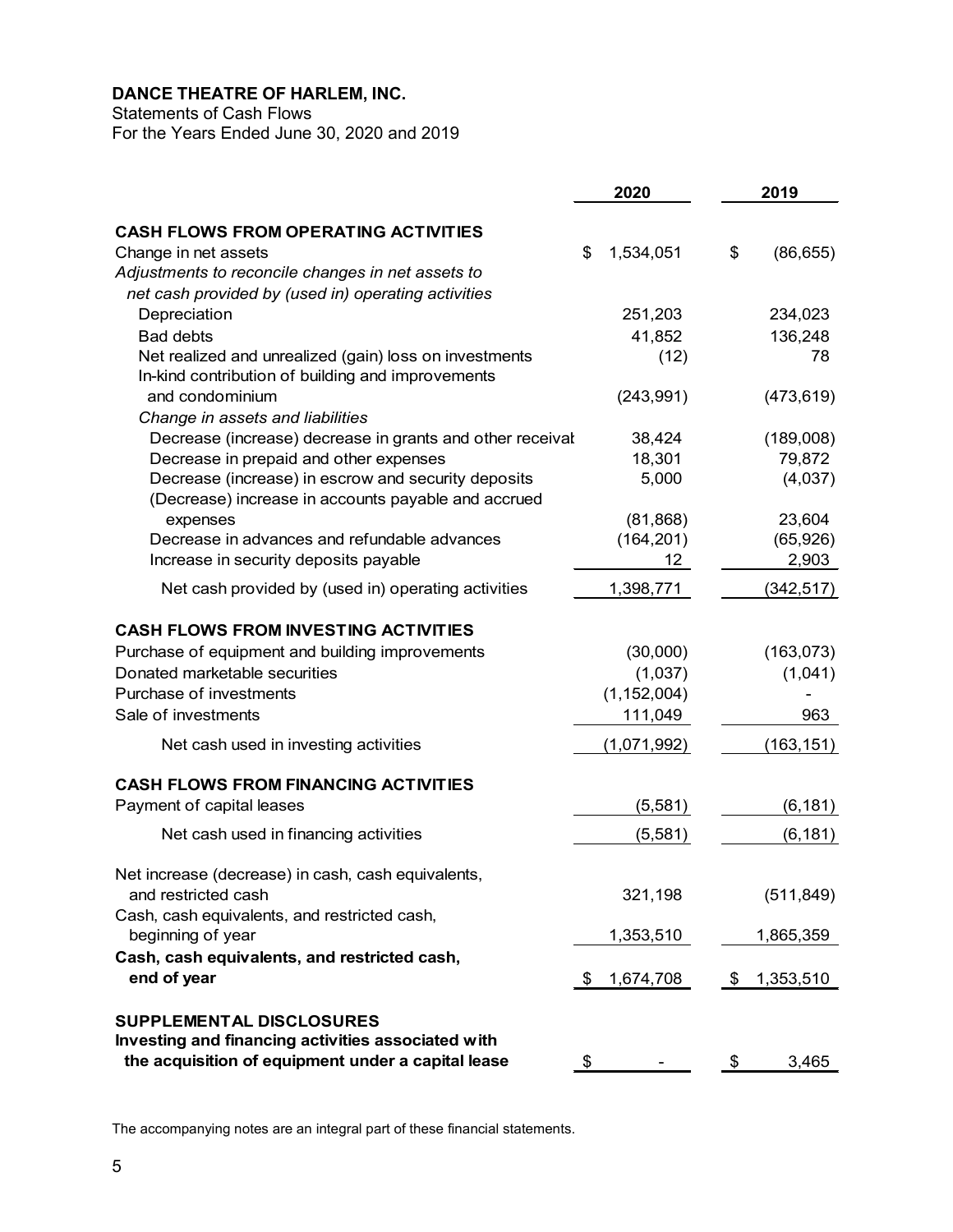Notes to Financial Statements Year Ended June 30, 2020

# **NOTE 1 ORGANIZATION**

Dance Theatre of Harlem, Inc. (Dance Theatre or the Organization) was organized as a non-profit corporation pursuant to the Not-for-Profit Law of the State of New York on February 11, 1969. Dance Theatre is a publicly supported organization exempt from Federal income taxes under Section 501(c)(3) of the Internal Revenue Code.

Dance Theatre's goal is to make the performing arts widely accessible to young people, especially those who are not fortunate to have regular access, by creating and presenting the best of classical and neo-classical dance, and allied disciplines, while engaging communities nationally and internationally around the transformative power of the arts. The opportunity to study and excel in the arts gives students the discipline, sense of creativity, and self-esteem that will serve them throughout their lives. A better understanding of the arts is promoted among all races. There are equal opportunities to participate in classical ballet, jazz, modern, and ethnic dance regardless of race, color, creed, age, marital status, disability, national origin, or sexual orientation. Additionally, Dance Theatre establishes and operates centers for teaching and the presentation of dance productions.

# **NOTE 2 SUMMARY OF SIGNIFICANT ACCOUNTING POLICIES**

#### Basis of Presentation

The financial statements are prepared on the accrual basis of accounting consistent with accounting principles generally accepted in the United States of America (U.S. GAAP). Accordingly, Dance Theatre is required to report information regarding its financial position and activities according to two net asset classes: without donor restrictions and with donor restrictions.

#### Net Asset Classification

Resources are reported for accounting purposes into separate classes of net assets based on the existence or absence of donor-imposed restrictions. Therefore, net assets with similar characteristics have been combined into the following categories:

*Without donor restrictions* represent funds that are fully available, at the discretion of management and the Board of Directors (the Board), for Dance Theatre's use in any of its program or supporting services.

*With donor restrictions* are subject to donor-imposed restrictions that permit the Organization to use or expend the assets for particular purposes or in a specific time period. The restriction is satisfied either by the passage of time or when the purpose restriction is accomplished. The Organization reports donor-restricted contributions whose restrictions are met in the same reporting period as without donor restrictions support.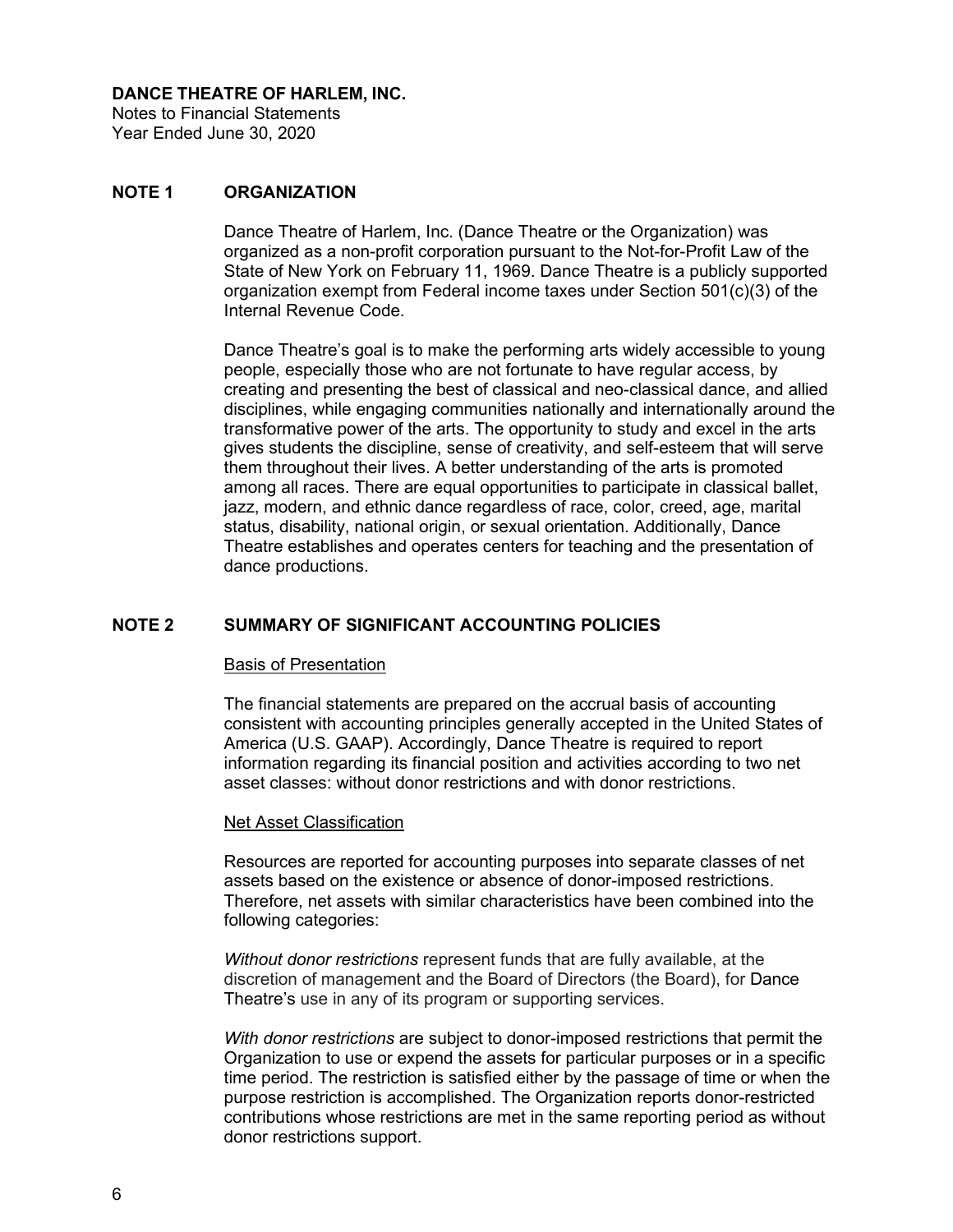Notes to Financial Statements Year Ended June 30, 2020

## **NOTE 2 SUMMARY OF SIGNIFICANT ACCOUNTING POLICIES** *(continued)*

#### Net Asset Classification *(continued)*

Net assets to be held in perpetuity are subject to donor-imposed restrictions that stipulate the principal be invested in perpetuity, but permit the Organization to use all or a part of the income earned on these assets for either specified or unspecified purposes.

#### Use of Estimates

The preparation of financial statements in conformity with U.S. GAAP requires management to make certain estimates and assumptions that affect the reported amounts of assets and liabilities and disclosure of contingent assets and liabilities at the date of the financial statements and the reported amounts of revenue and expenses during the reporting period. Actual results could differ from those estimates.

### Cash, Cash Equivalents, and Restricted Cash

Cash equivalents are money market funds with original maturities of three months or less.

During 2019, Dance Theatre received funds from a conditional grant for rehearsal space subsidy. As of June 30, 2020, Dance Theatre received in advance of conditions being met a total of \$13,655.

The composition of cash and cash equivalents and restricted cash is as follows:

|                                                     | 2020                  | 2019                  |
|-----------------------------------------------------|-----------------------|-----------------------|
| Cash and cash equivalents<br>Restricted cash        | \$1,661,053<br>13,655 | \$1,343,492<br>10,018 |
| Total cash, cash equivalent, and<br>restricted cash | 1,674,708             | \$1,353,510           |

#### Functional Allocation of Expenses

The costs of providing Dance Theatre's various programs and other activities have been summarized on a functional basis in the statement of activities, which includes all expenses incurred during the year. Accordingly, certain costs have been allocated among the programs and supporting services benefited. The expenses that are allocated include depreciation, insurance, occupancy, office, and other expenses, which are allocated based on salaries.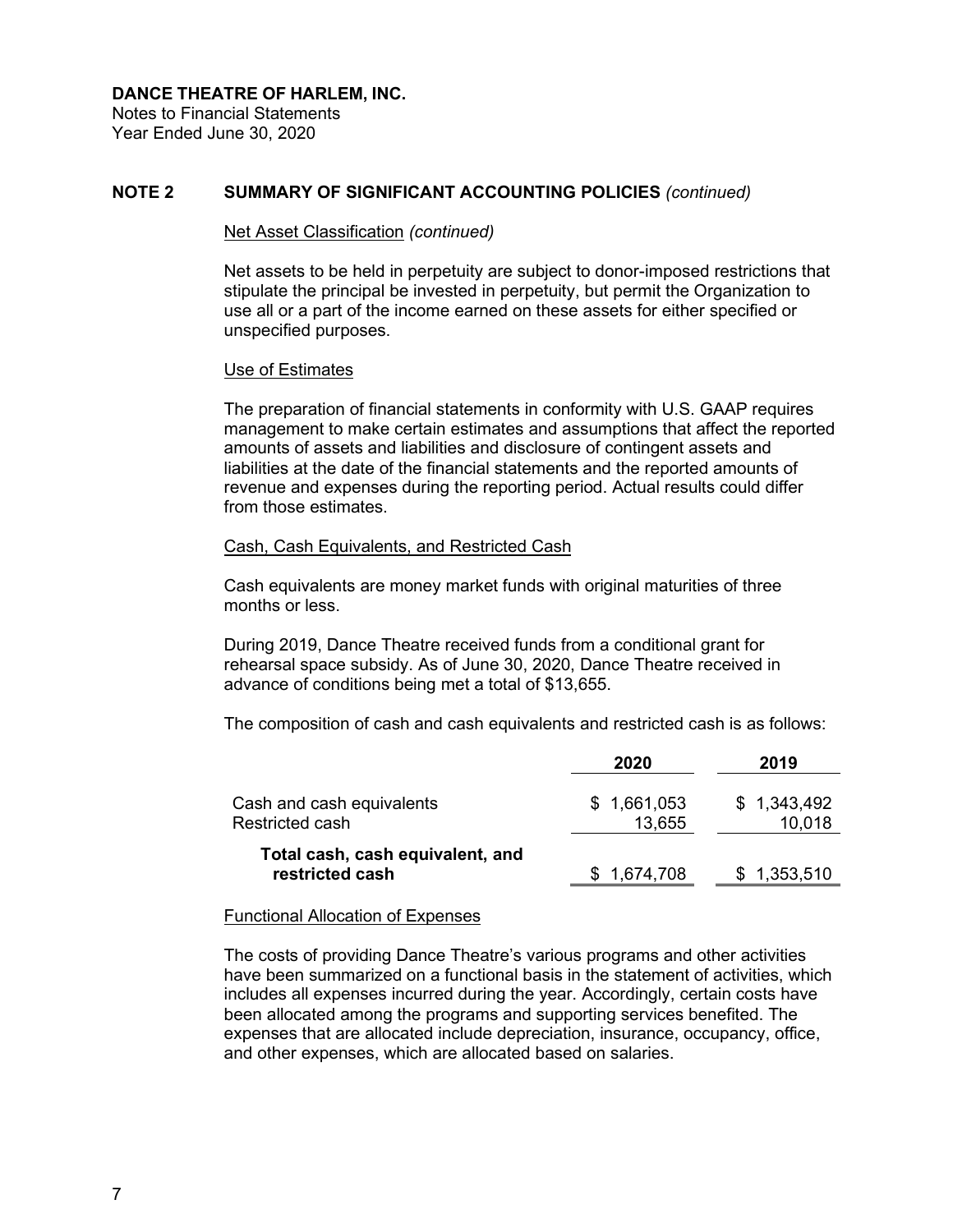Notes to Financial Statements Year Ended June 30, 2020

# **NOTE 2 SUMMARY OF SIGNIFICANT ACCOUNTING POLICIES** *(continued)*

#### Interpretation of Relevant Law

The New York Non-Profit Revitalization Act (the Act) became effective on July 1, 2014. The Act enhances nonprofit governance and oversight to improve public trust and reduces unnecessary and outdated burdens on nonprofits. Dance Theatre's management evaluated the effect of the Act's requirements and made required changes to the Organization's governance structure, including the creation of an Audit Committee and additional Board of Directors' oversight in finance and accounting matters. Management believes that Dance Theatre is in compliance with the Act's requirements.

### Revenue Recognition

Grants and contributions, including promises to give, are recorded at fair value and recognized as revenue when received or pledged unconditionally. Grants and contributions received are recorded as with or without donor restrictions support. These classifications depend on the existence and nature of any donorimposed restrictions. Support restricted by the donor is reported as an increase in net assets without donor restrictions if the restriction expires in the reporting period in which the support is recognized. All other donor-restricted support is reported as an increase in net assets with donor restrictions, depending on the nature of the restriction. When a restriction expires; a stipulated time restriction ends or the purpose restriction is accomplished, net assets with donor restrictions are reclassified to net assets without donor restrictions in the statement of activities as net assets released from restrictions.

Dance Theatre has received contributed building improvements that are classified as net assets with donor restrictions due to contractual purpose restrictions. The net assets associated with these building improvements are reclassified to net assets without donor restrictions when the assets are placed in service.

Dance Theatre has received conditional grants from governmental entities that are not recorded in the accompanying financial statements for boiler and HVAC improvements. In August 2020, Dance Theatre was informed an additional \$1,000,000 was added to the project and the total of these grants was expected to be \$10,703,000. The grants will be recorded after the funds are expended for the improvements. As of June 30, 2020, the total amount expended was \$874,574.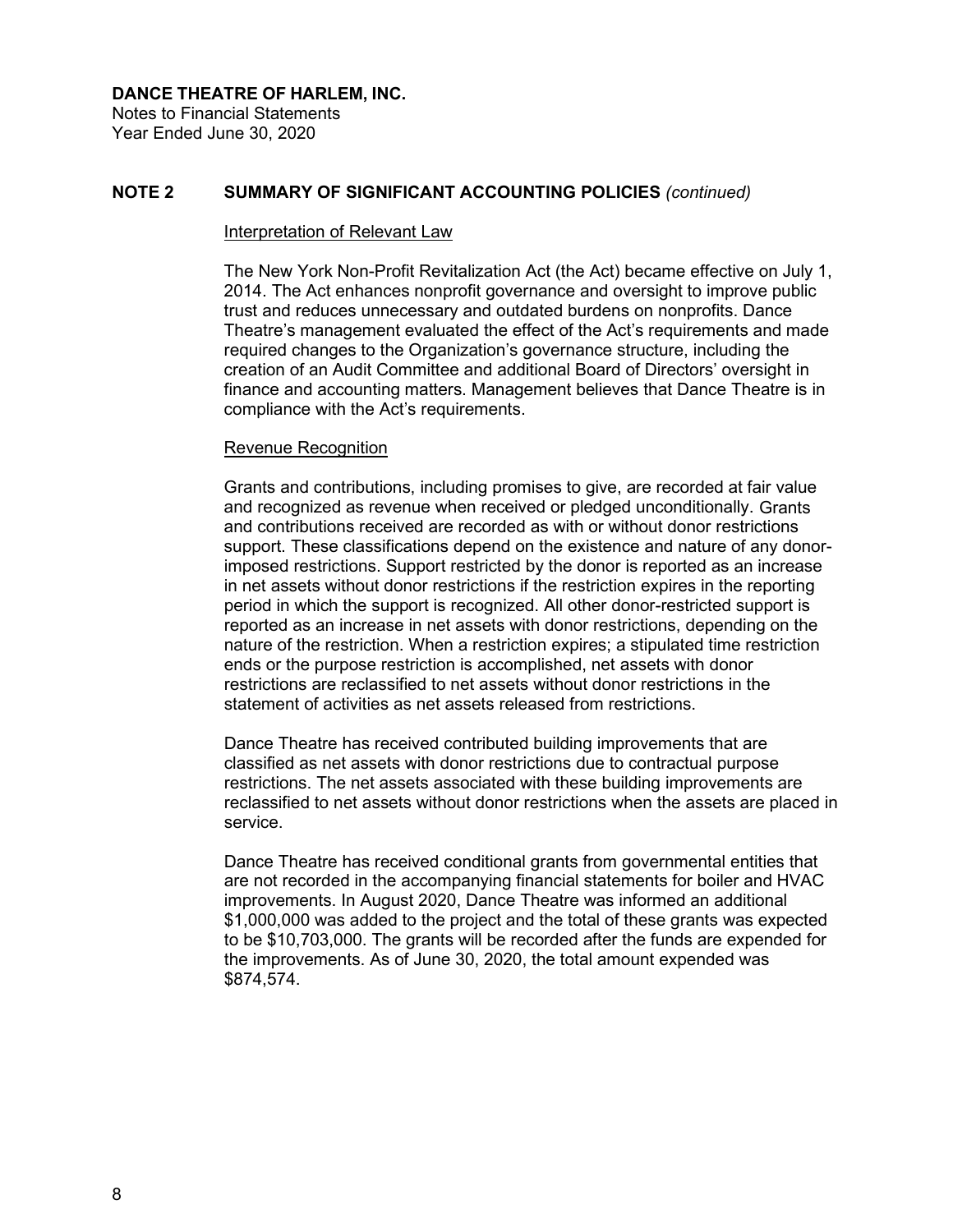Notes to Financial Statements Year Ended June 30, 2020

## **NOTE 2 SUMMARY OF SIGNIFICANT ACCOUNTING POLICIES** *(continued)*

#### Revenue Recognition *(continued)*

On December 18, 2019, Dance Theatre received a grant for \$4,000,000 over approximately five years to support improvements to salaries for artists and staff, investments in fundraising infrastructure and leadership, and improve artistic and community-building initiatives. Of this amount, \$1,000,000 was paid to Dance Theatre for spendable funds and \$200,000 was paid for a board-designated revolving cash reserve. Dance Theatre recognized the \$1,200,000 of the grant during the year ended June 30, 2020. The remaining \$2,800,000 was contingent on Dance Theatre obtaining matching funds: \$1,000,000 to be paid on a one to one basis in amounts of \$50,000 or more, and \$1,800,000 to be paid upon completion of the cumulative milestones towards Dance Theatre's total \$1,000,000 matching requirement.

Performance fee income and ticket sales are recorded as revenue after the performance has occurred.

Tuition and fees are recorded as revenue at the end of the semester, net of any refunds.

On September 1, 2015, Dance Theatre entered into a two-year lease agreement with the Jose Limon Dance Foundation, which was renewed in April 2019 for two years through June 30, 2021. The Jose Limon Dance Foundation is leasing studio and office space from Dance Theatre. Rental income for the year ended June 30, 2020 was \$53,453.

On September 1, 2018, Dance Theatre entered into a one-year lease agreement with KD Dance Retail LLC, which was renewed in August 2019 for 10 months through July 31, 2020. KD Dance Retail LLC is leasing boutique space from Dance Theatre. Rental income for the year ended June 30, 2020 was \$10,625.

### Grants and Contributions Receivable

Grants and contributions receivable that are expected to be collected within one year are recorded at their realizable value, which approximates fair value. Grants and contributions receivable that are expected to be collected in future years are recorded at their fair value using a present value of future cash flows technique. Consideration is given to the donor's credit risk, possible variations in the amount and/or timing of the cash flows and other specific factors. Amortization of the fair value adjustment is included in grant and contribution support in the accompanying statement of activities.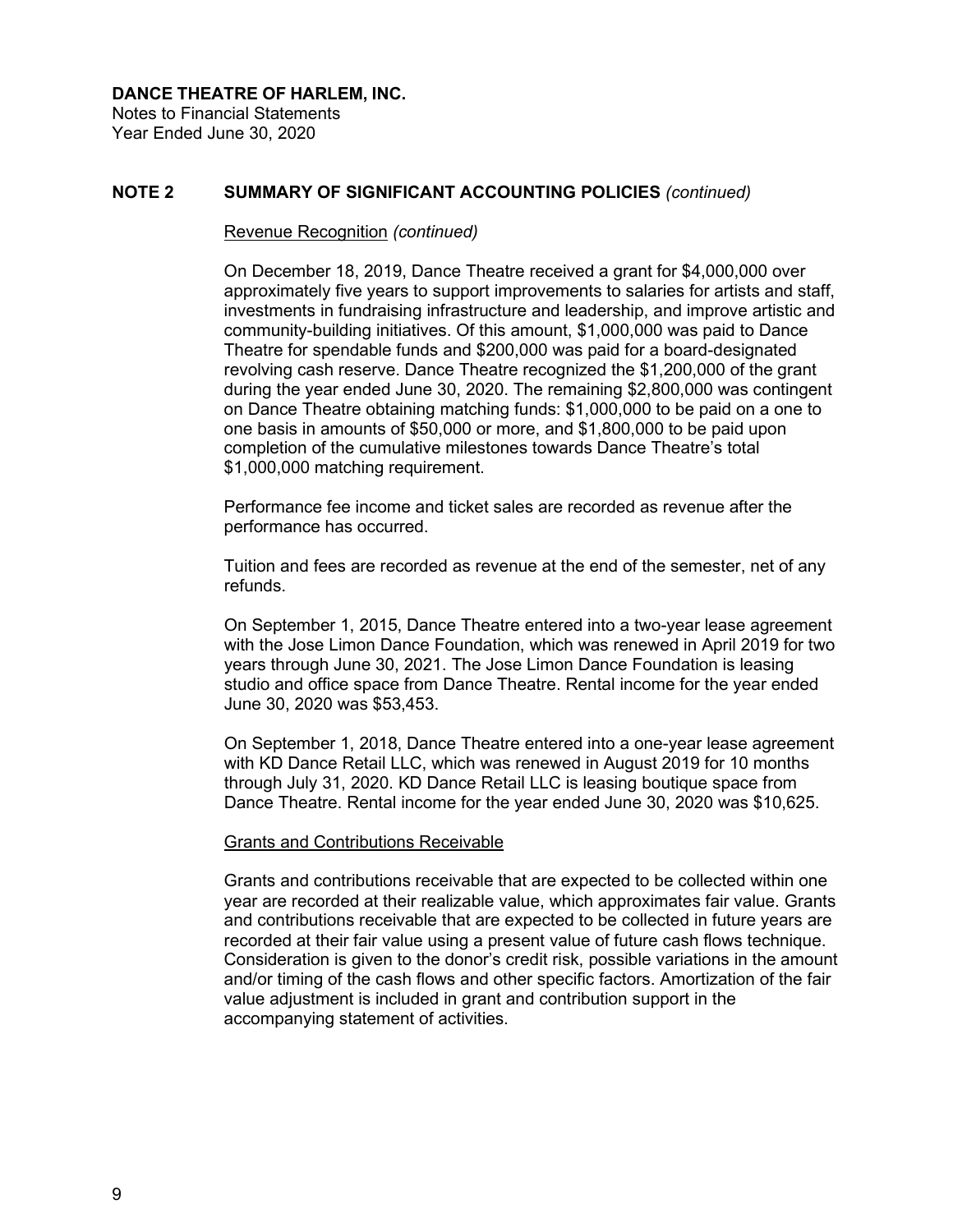Notes to Financial Statements Year Ended June 30, 2020

# **NOTE 2 SUMMARY OF SIGNIFICANT ACCOUNTING POLICIES** *(continued)*

#### Advances

Advances represent tuition revenue for summer sessions conducted by the School at Dance Theatre, which were received in advance and will be recognized as revenue in a future period. Enrollment for these summer sessions begins in the Spring prior to June 30. Advances also includes any performance fees for Dance Theatre that were collected in advance of the performance date.

#### Land, Building and Equipment

Land, building, and equipment are stated at cost or the fair value at the date of donation, except for items of immaterial value, which are expensed when acquired.

Depreciation of fixed assets is calculated using the straight-line method over the estimated useful lives of the respective assets as follows:

|                                      | Years    |
|--------------------------------------|----------|
| <b>Building</b>                      | 50       |
| <b>Building improvements</b>         | 20       |
| <b>Furniture and fixtures</b>        | 10       |
| Stage production and other equipment | $2 - 10$ |
| Capitalized lease phone equipment    | 5        |

Dance Theatre evaluates impairment of long-lived assets, which are held for use, whenever events or circumstances indicate that impairment may exist. An impairment loss is recorded if the net carrying value of the assets exceeds the undiscounted future net operating cash flows attributable to the asset. Management has determined that long-lived assets were not impaired at June 30, 2020 and 2019.

#### Investments

Investments are stated at fair value, which is based on published unit values or quoted market prices. Donated securities are recorded at their quoted market values on the date received. Dance Theatre employs the provisions of the Financial Accounting Standards Board Accounting Standards Codification (ASC) 820-10, *Fair Value Measurements and Disclosures*, which establishes a hierarchical disclosure framework for measuring fair value that prioritizes and ranks the level of market price observability used in measuring investments at fair value. Market price observability is affected by many factors, including the type of investment, the characteristics specific to the investment, and the state of the marketplace, including the existence and transparency of transactions between market participants. Investments with readily available active prices or for which fair value can be measured from actively quoted prices in an orderly market generally will have a higher degree of market price observability, which requires less judgment in measuring fair value.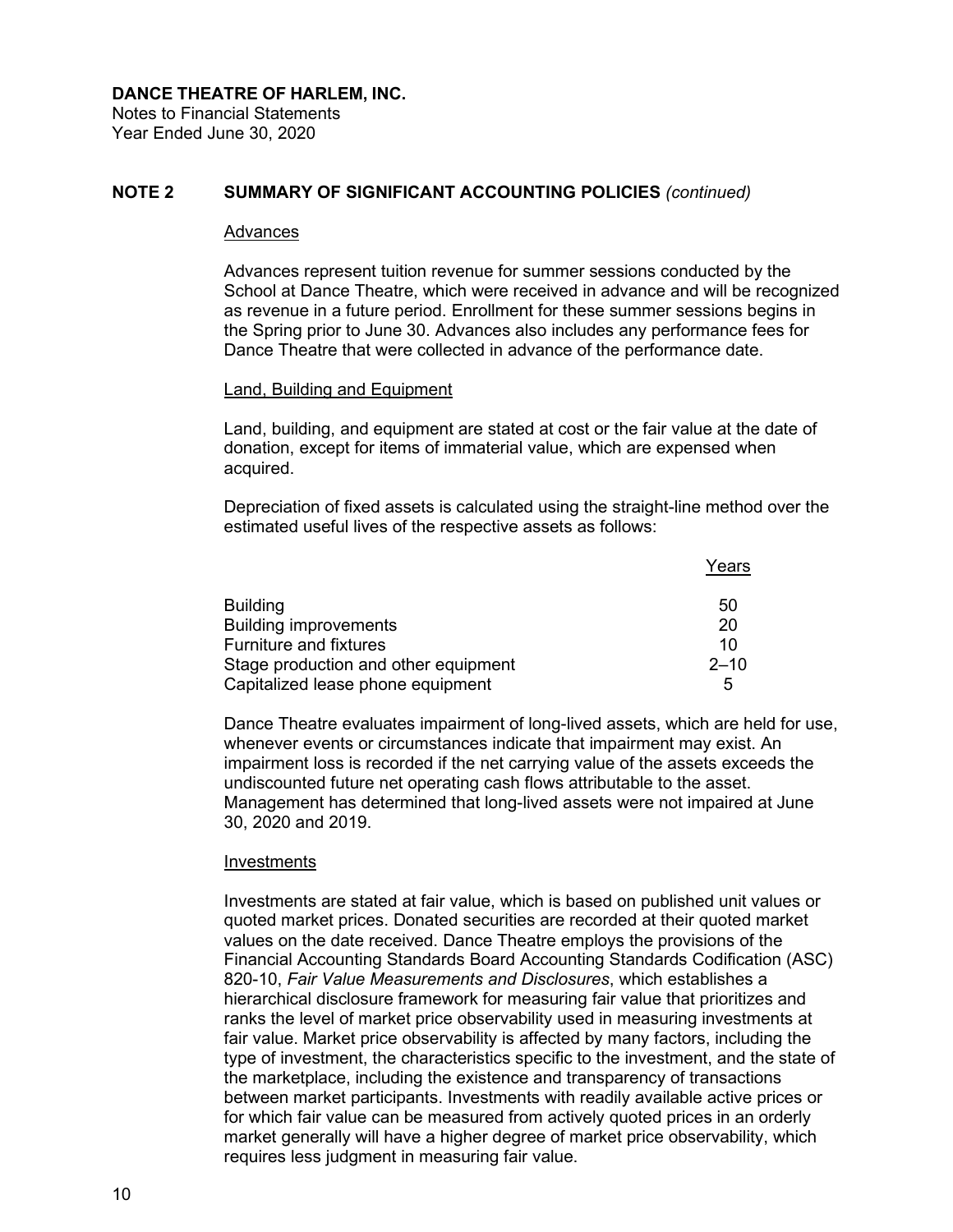Notes to Financial Statements Year Ended June 30, 2020

# **NOTE 2 SUMMARY OF SIGNIFICANT ACCOUNTING POLICIES** *(continued)*

#### Investments *(continued)*

As prescribed by ASC 820-10, investments measured and reported at fair value are classified and disclosed in one of the following categories:

- *Level 1*: Quoted prices are available in active markets for identical investments as of the reporting date.
- *Level 2*: Pricing inputs are those other than quoted prices in active markets, which are either directly or indirectly observable as of the reporting date, and fair value is determined through the use of models or other valuation methodologies.
- *Level 3*: Pricing inputs are unobservable for the investment and include situations where there is little, if any, market activity for the investment. The inputs into the determination of fair value require significant management judgment or estimation.

Changes in valuation techniques may result in transfers in or out of an assigned level within the hierarchy.

### Tuition Assistance

Tuition assistance allowances were provided to students as stipends, scholarships and tuition assistance. These tuition assistance allowances were funded by Dance Theatre scholarship contributions and other contributions designated for general operating support. The amounts are reflected net of school tuition and fees revenue in the accompanying financial statements. The total amount of tuition assistance for the years ended June 30, 2020 and 2019 was \$269,053 and \$260,281, respectively.

### Summarized Financial Information

The accompanying financial statements include certain prior-year summarized comparative information in total, but not by net asset class. Such information does not include sufficient detail to constitute a presentation in conformity with U.S. GAAP. Accordingly, such information should be read in conjunction with Dance Theatre's financial statements for the year ended June 30, 2019, from which the summarized information was derived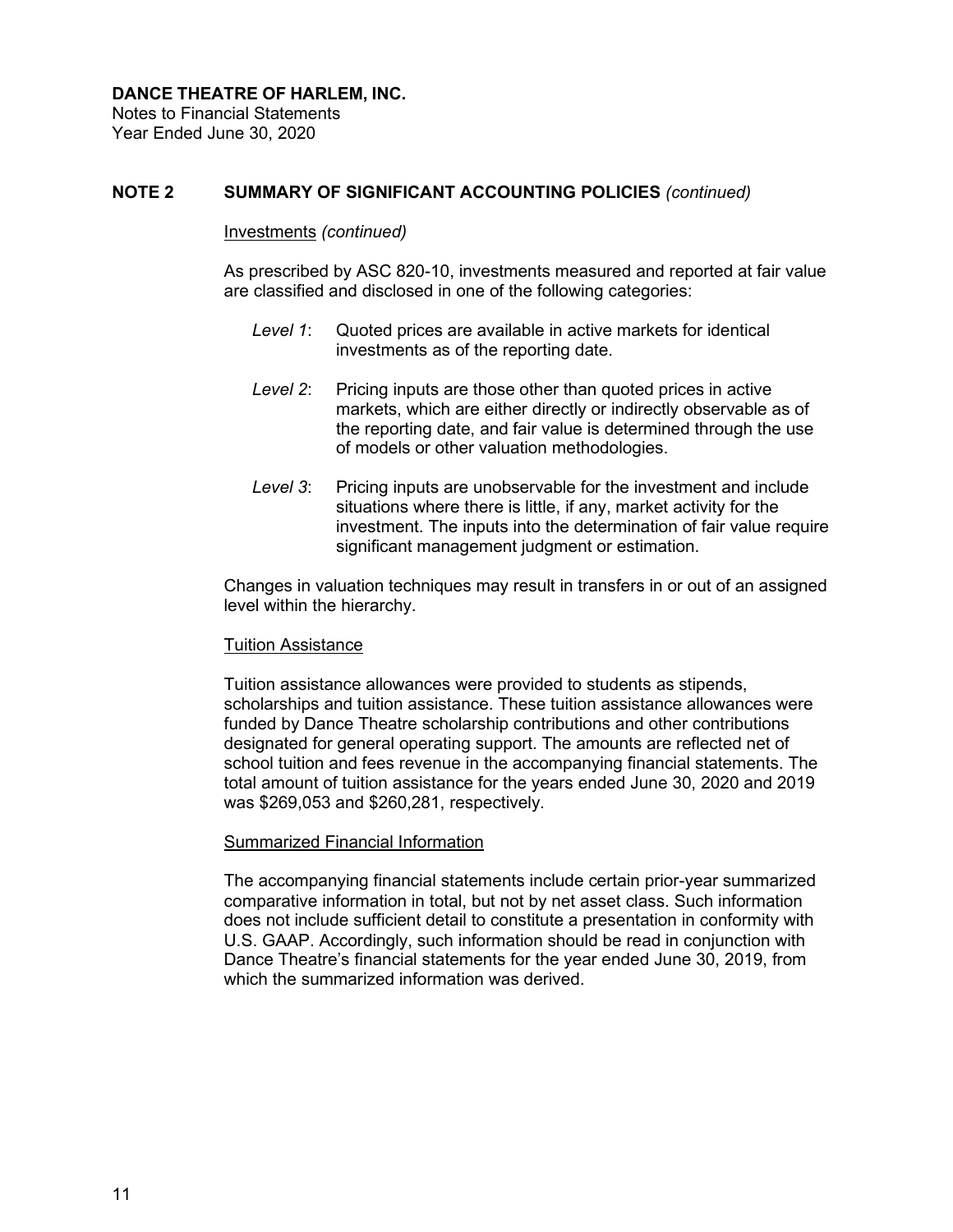Notes to Financial Statements Year Ended June 30, 2020

# **NOTE 2 SUMMARY OF SIGNIFICANT ACCOUNTING POLICIES** *(continued)*

#### Uncertain Tax Positions

U.S. GAAP requires management to evaluate uncertain tax positions taken by Dance Theatre. The financial statement effects of a tax position are recognized when the position is more-likely-than-not, based on the technical merits, to be sustained upon examination by the Internal Revenue Service. Management has analyzed the tax positions taken by Dance Theatre and has concluded that as of June 30, 2020, there are no uncertain tax positions taken or expected to be taken. Dance Theatre has recognized no interest or penalties related to uncertain tax positions. Dance Theatre is subject to routine audits by taxing jurisdictions; however, there are currently no audits for any tax periods in progress. Management believes it is no longer subject to income tax examinations for years prior to 2016.

#### Fundraising Events

Fundraising events revenue is net of direct benefit to donor costs consisting of meals, entertainment, and other costs. Net revenue for fundraising events was \$248,302 and \$631,706 for the years ended June 30, 2020 and 2019, respectively.

|                                                                   | 2020                 |     | 2019                  |
|-------------------------------------------------------------------|----------------------|-----|-----------------------|
| Fundraising events revenue<br>Less: Direct benefit to donor costs | 309,000<br>(60, 698) | -SS | 932,191<br>(300, 485) |
| <b>Fundraising events, net</b>                                    | 248,302              |     | 631,706               |

Due to COVID-19, the fundraising event was postponed to October 2020.

### In-kind Contributions

In-kind contributions include pro bono legal services, advertising services and marketing materials reflected in the financial statements at their estimated fair value at the time of donation. Also included in in-kind contributions is the value of contributed building and improvements and a condominium space.

#### Reclassification of Prior Year's Totals

Certain prior year comparative totals were reclassified to conform to current year's presentation.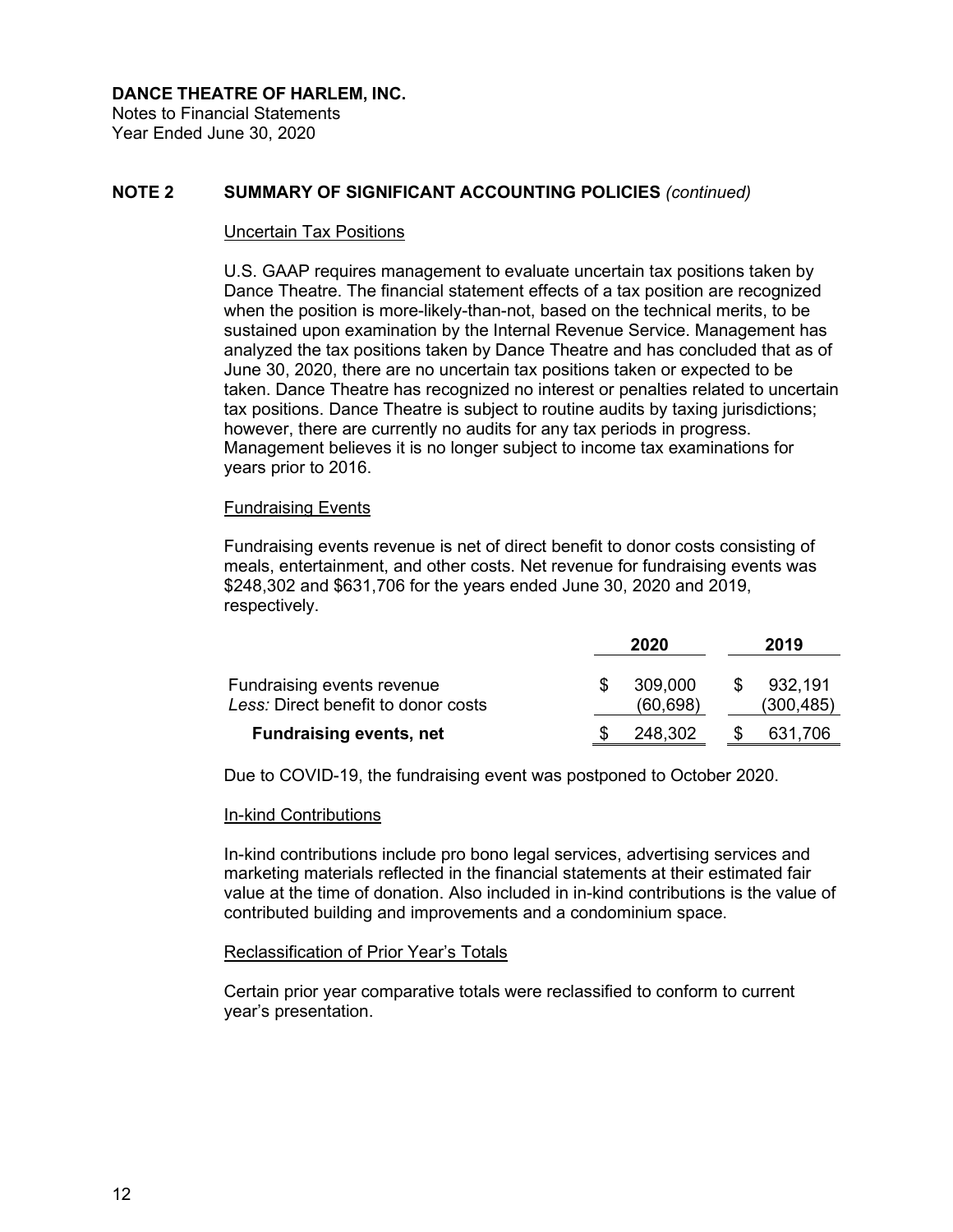Notes to Financial Statements Year Ended June 30, 2020

# **NOTE 2 SUMMARY OF SIGNIFICANT ACCOUNTING POLICIES** *(continued)*

#### Accounting Pronouncement Adopted

In 2020, Dance Theatre adopted Financial Accounting Standards Board (FASB) Accounting Standards Update (ASU) No. 2016-18 *Statement of Cash Flows (Topic 230): Restricted Cash*, which requires that a statement of cash flows explains the change during the period in the total of cash, cash equivalents, and amounts generally described as restricted cash or restricted cash equivalents. Therefore, amounts generally described as restricted cash and restricted cash equivalents should be included with cash and cash equivalents when reconciling the beginning-of-period and end-of-period total amounts shown on the statements of cash flows.

The Financial Accounting Standards Board (FASB) issued Accounting Standards Update (ASU) 2018-08, *Clarifying the Scope and the Accounting Guidance for Contributions Received and Contribution*s *Made (Topic 958),* which provides a more robust framework for determining whether a transaction should be accounted for as a contribution or exchange transaction. Organizations would have to evaluate whether the resource provider is receiving value in return for the resources transferred. If the resource provider is not itself receiving commensurate value for the resources provided, the organization would have to determine whether a transfer of assets represents a payment from a third-party payer on behalf of an existing exchange transaction between the recipient and an identified customer. In such circumstances, other guidance, such as the revenue recognition standard (ASC 606) would apply. The amendments related to contributions received are effective for Dance Theatre's fiscal year ended June 30, 2020 and did not impact the accompanying financial statements. Dance Theatre is evaluating the impact of this ASU on its consolidated financial statements and accompanying notes as it relates to contributions made.

### Accounting Pronouncement Not Yet Adopted

The FASB also issued ASU 2014-09, *Revenue from Contracts with Customers (Topic 606)*, which requires additional disclosures pertaining to qualitative and quantitative disaggregation of revenue into categories that explain how revenue and cash flows are impacted by economic factors, information about contract balances, and discussion of remaining performance obligations. The scope of this ASU excludes contributions and collaborative arrangements since they are not viewed to be contracts with customers. The key principle of the guidance is to recognize revenue to reflect the transfer of promised goods or services to customers in an amount that reflects the consideration to which the entity expects to be entitled in exchange for those goods or services. The effective date for ASU 2014-09 was delayed by one year through ASU 2020-05. The amendments are effective for Dance Theatre's fiscal year ended June 30, 2021. This ASU is relevant to the accounting for Dance Theatre's revenue other than contributions and investment income when it is adopted.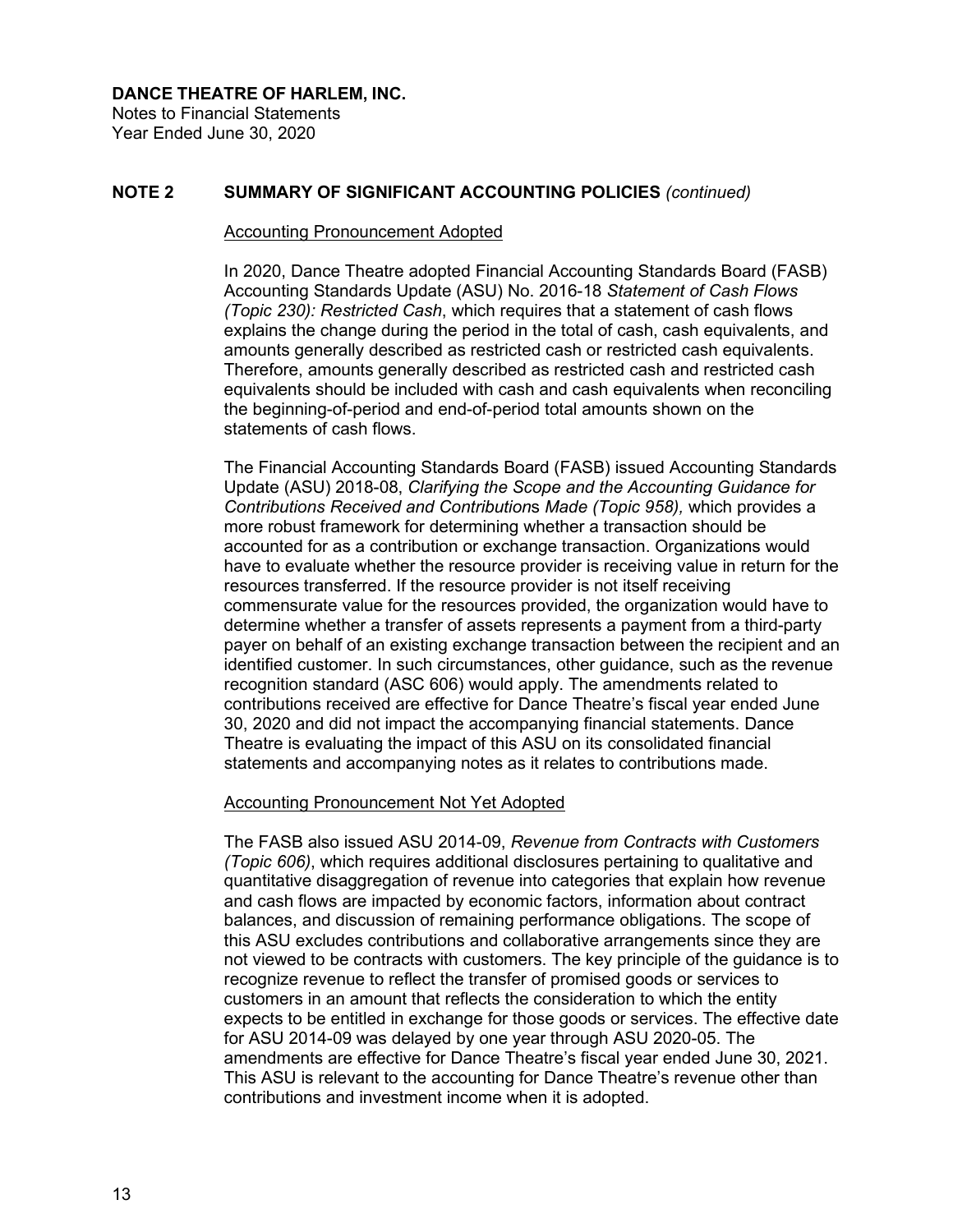Notes to Financial Statements Year Ended June 30, 2020

# **NOTE 3 AVAILABILITY AND LIQUIDITY**

The following represents Dance Theatre's financial assets at June 30, 2020 and 2019:

|                                                                                                                                                                                                                  |    | 2020                              |    | 2019                           |  |
|------------------------------------------------------------------------------------------------------------------------------------------------------------------------------------------------------------------|----|-----------------------------------|----|--------------------------------|--|
| Financial assets at fiscal year end<br>Cash and cash equivalents<br>Grants and other receivables<br>Investments                                                                                                  | \$ | 1,674,708<br>860,313<br>1,075,509 | \$ | 1,353,510<br>940,589<br>33,505 |  |
| <b>Total financial assets</b>                                                                                                                                                                                    |    | 3,610,530                         |    | 2,327,604                      |  |
| Less amounts not available to be<br>used within one year<br>Net assets with donor restrictions<br>Less: Net assets with purpose<br>restrictions to be met in less<br>than one year<br>Less: Net assets with time |    | 3,557,323<br>(1, 125, 214)        |    | 2,039,628<br>(578,000)         |  |
| restrictions to be met in less<br>than one year                                                                                                                                                                  |    | (1,450,492)                       |    | (274, 571)                     |  |
| Board-designated net assets                                                                                                                                                                                      |    | 750,692                           |    | 960,692                        |  |
|                                                                                                                                                                                                                  |    | 1,732,309                         |    | 2,147,749                      |  |
| Financial assets available to<br>meet general expenditures<br>over the next 12 months                                                                                                                            | \$ | 1,878,221                         | \$ | 179,855                        |  |

Dance Theatre receives significant contributions and promises to give restricted by donors, and considers contributions received for programs that are ongoing, major, and central to its annual operations to be available to meet cash needs for general expenditures. Dance Theatre has a policy to designate all net assets without donor restrictions. Board-designated funds can be made available to meet operating needs, if necessary. During the fiscal year ended June 30, 2020, Dance Theatre was able to meet its cash needs utilizing designated reserves.

# **NOTE 4 CONCENTRATION OF CREDIT RISK**

Dance Theatre maintains cash balances in financial institutions. These balances occasionally exceed the amount insured by the Federal Deposit Insurance Corporation and, therefore, subject Dance Theatre to concentration of credit risk. However, Dance Theatre's management monitors this risk on a regular basis.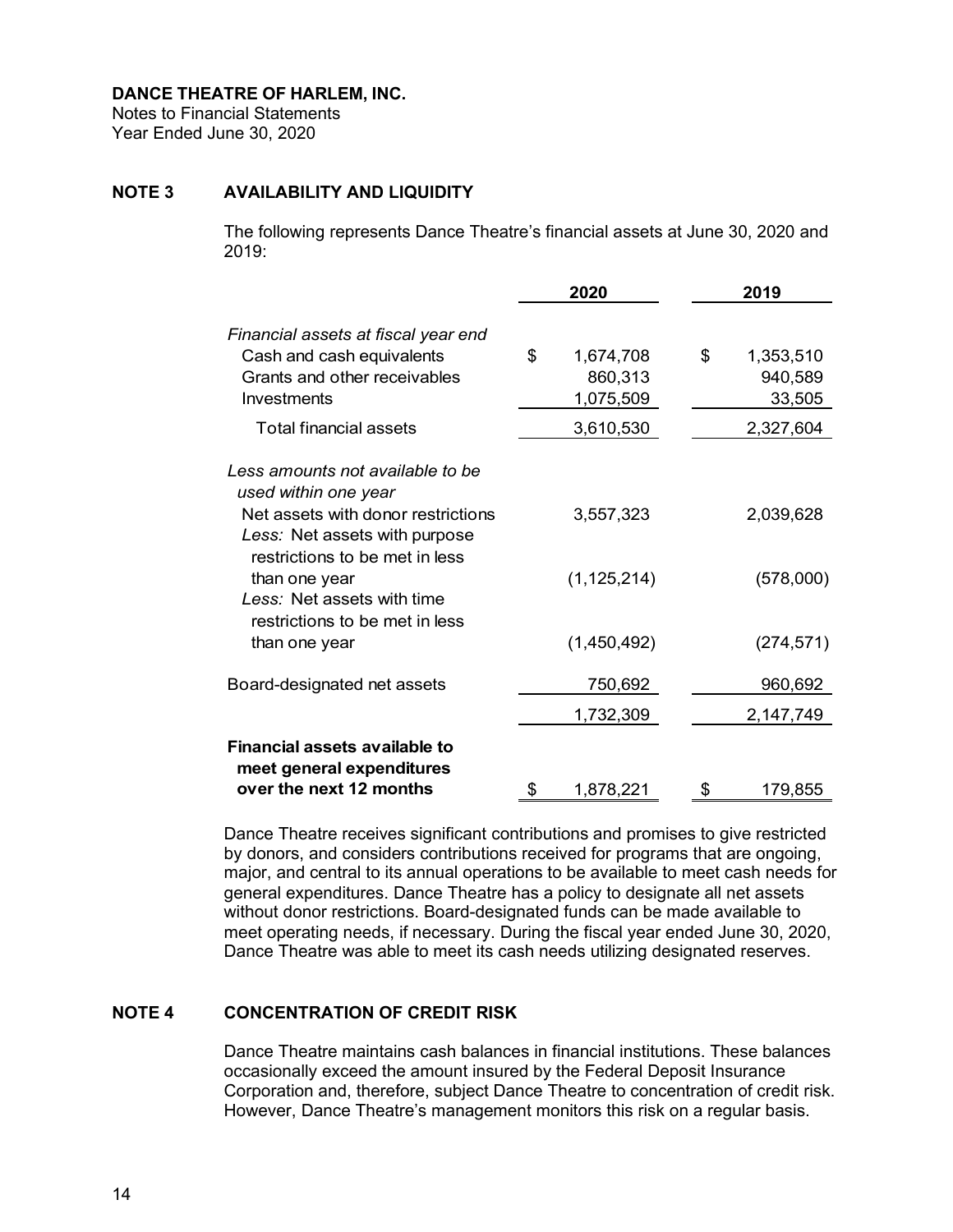Notes to Financial Statements Year Ended June 30, 2020

# **NOTE 5 INVESTMENTS**

Dance Theatre held the following investments, which are stated at fair value:

|                          |   | 2020      |   | 2019   |
|--------------------------|---|-----------|---|--------|
| Money market funds       |   |           |   |        |
| To be held in perpetuity | S | 33,505    | S | 33,505 |
| Liquidity reserve        |   | 200,000   |   |        |
| Donor-restricted funds   |   | 842,004   |   | -      |
| <b>Total investments</b> |   | 1,075,509 |   | 33,505 |

The following tables present the balance of assets measured at fair value on a recurring basis as of June 30, 2020 and 2019:

|                          |               |         | 2020    |              |
|--------------------------|---------------|---------|---------|--------------|
|                          | Level 1       | Level 2 | Level 3 | Total        |
| Money market funds       | \$1,075,509   | \$      | \$      | \$1,075,509  |
| <b>Total investments</b> | \$1,075,509   | \$      | \$      | \$1,075,509  |
|                          |               |         | 2019    |              |
|                          | Level 1       | Level 2 | Level 3 | Total        |
| Money market funds       | 33,505<br>-\$ | \$      | \$      | 33,505<br>\$ |
| <b>Total investments</b> | 33,505<br>\$  | \$      | \$      | 33,505<br>\$ |

Money market funds are valued at the closing price reported on the active market on which the funds are traded.

# **NOTE 6 GRANTS AND OTHER RECEIVABLES**

Grants and other receivables were comprised of the following:

|                                                    | 2020               |     | 2019               |
|----------------------------------------------------|--------------------|-----|--------------------|
| Government grants receivable<br>Pledge receivables | 141,380<br>676,274 | \$. | 197,375<br>619,976 |
| Fees and other income receivable                   | 42,659             |     | 123,238            |
| Total                                              | 860,313            |     | 940,589            |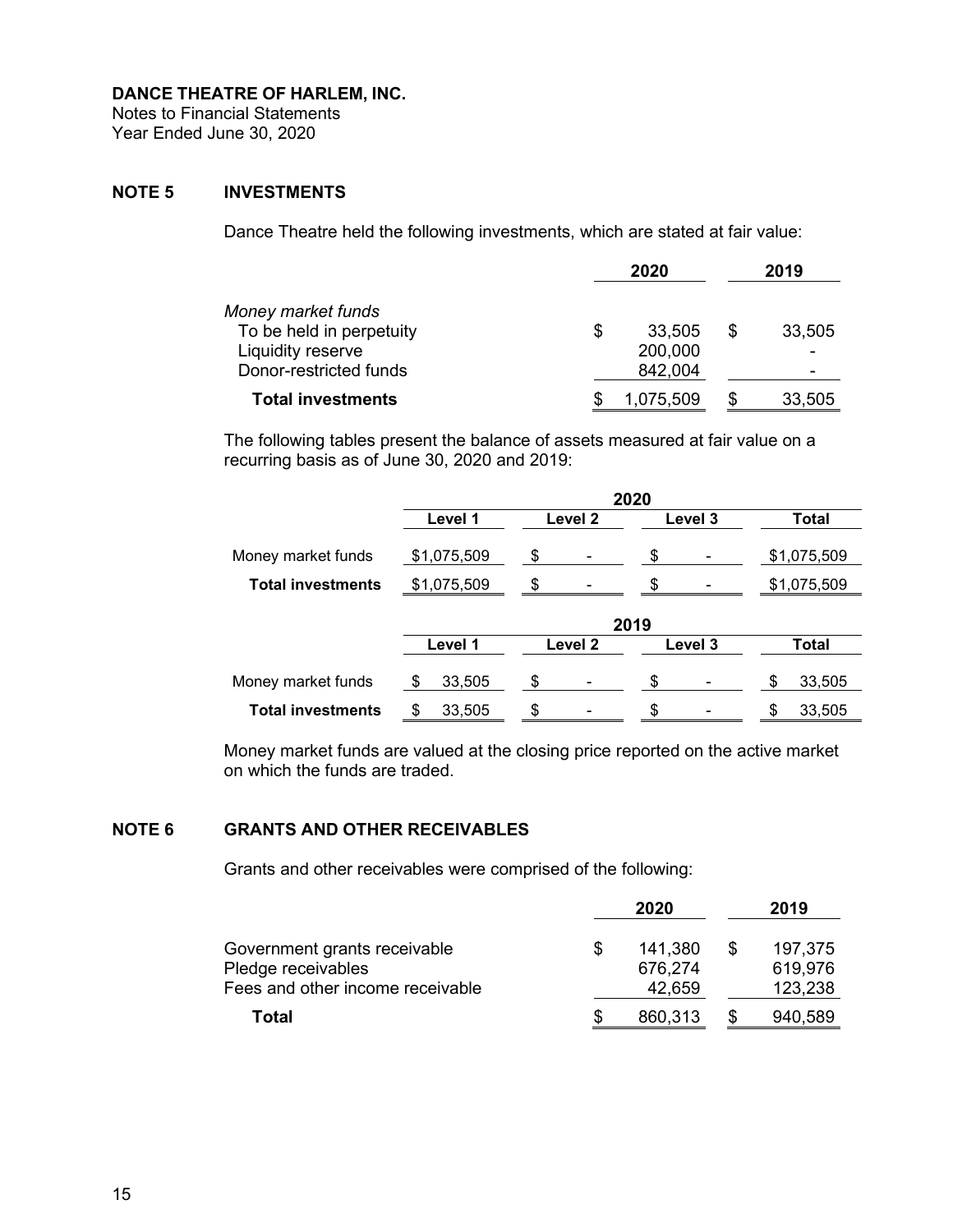Notes to Financial Statements Year Ended June 30, 2020

## **NOTE 6 GRANTS AND OTHER RECEIVABLES** *(continued)*

Below is a summary of due dates of grants and other receivables as of June 30, 2020 and 2019:

|                                             | 2020              |   | 2019               |
|---------------------------------------------|-------------------|---|--------------------|
| Due in less than 1 year<br>Due in 1-5 years | 835,313<br>25,000 | S | 679,944<br>260,645 |
|                                             | 860,313           |   | 940,589            |

## **NOTE 7 LAND, BUILDINGS, AND EQUIPMENT**

A summary of land, buildings, and equipment follows:

|                                      | 2020          | 2019          |
|--------------------------------------|---------------|---------------|
| Land                                 | \$<br>168,990 | 168,990<br>\$ |
| <b>Buildings</b>                     | 7,073,362     | 7,073,362     |
| <b>Building improvements</b>         | 2,123,943     | 1,879,952     |
| Capitalized lease equipment          | 30,311        | 30,311        |
| Website development                  | 180,000       | 150,000       |
| <b>Furniture and fixtures</b>        | 53,885        | 53,885        |
| Stage production and other equipment | 576,015       | 576,015       |
| Total                                | 10,206,506    | 9,932,515     |
| Less: Accumulated depreciation       | (4,757,891)   | (4,506,688)   |
| Net book value                       | 5,448,615     | 5,425,827     |

Depreciation expense for the fiscal years ended June 30, 2020 and 2019 was \$251,203 and \$234,023, respectively.

In connection with the sale of Dance Theatre's parking lots in 2016, the sale agreement stipulated that subsequent to the closing and construction of a building on the premises, the purchaser will transfer to Dance Theatre a 500 square-foot condominium unit for a nominal consideration of \$10. This condominium unit would be used for the provision of cultural services. The value of the contributed condominium unit was \$350,000 and was recorded as an inkind contribution with donor restrictions in fiscal 2019.

Dance Theatre was conveyed a residential apartment and cellar space (DTH space) in connection with the sale of buildings to a third-party entity. The DTH space is to be used for any not-for-profit arts or cultural purpose, including ancillary uses, to facilitate the use of the property for its specified purpose. Depreciation on the DTH space commenced in October 2015 when the space was put into service.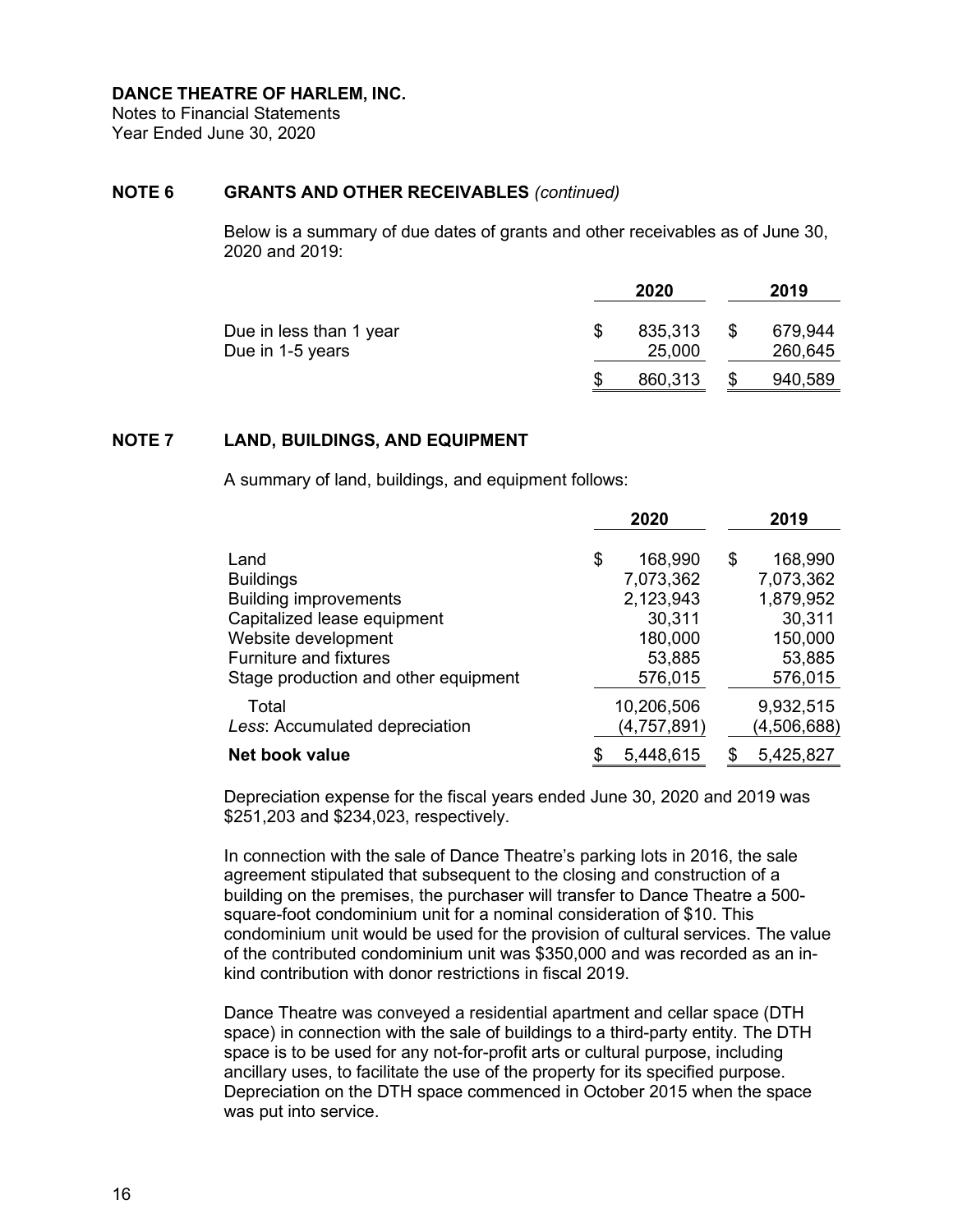Notes to Financial Statements Year Ended June 30, 2020

# **NOTE 8 ESCROW AND SECURITY DEPOSITS**

Escrow and security deposits were comprised of the following:

|                                | 2020 | 2019  |  |       |  |
|--------------------------------|------|-------|--|-------|--|
| Rental space security deposits |      | 1,000 |  | 6,000 |  |
| Total                          |      | 1,000 |  | 6,000 |  |

Dance Theatre has a security deposit with New York City Center for the New York season, which as of June 30, 2020 and 2019, was \$0 and \$5,000, respectively. The security deposit is included in escrow and security deposits on the statement of financial position.

In February 2018, Dance Theatre entered into a month-to-month lease for storage space for archival production equipment and supplies. Dance Theatre's storage rent expense for the fiscal years ended June 30, 2020 and 2019 was \$19,344 and \$20,844, respectively. The lease agreement provided for a security deposit, which as of June 30, 2020 and 2019 was \$1,000 in both years. The security deposit is included in escrow and security deposits on the statements of financial position.

### **NOTE 9 ADVANCES**

Advances consisted of the following as of June 30, 2020 and 2019:

|                                                     | 2020 |                  |  | 2019               |
|-----------------------------------------------------|------|------------------|--|--------------------|
| School revenue advances<br>Performance fee advances |      | 22,953<br>46,250 |  | 162,569<br>135,170 |
| <b>Fundraising advances</b>                         |      | 60,698           |  | -                  |
| <b>Total advances</b>                               |      | 129,901          |  | 297,739            |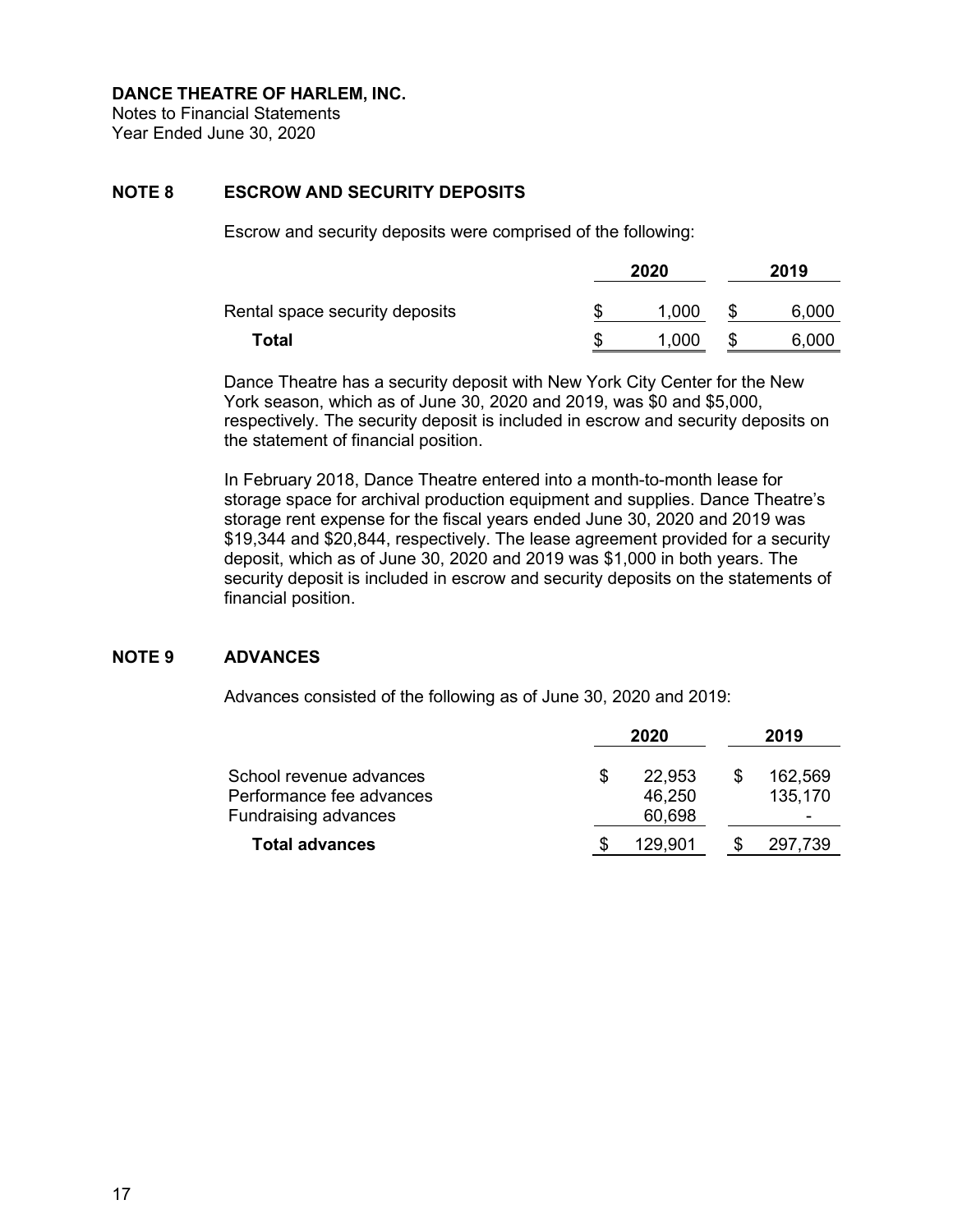Notes to Financial Statements Year Ended June 30, 2020

# **NOTE 10 NET ASSETS**

The composition of net assets at June 30, 2020 and 2019, was as follows:

|                                                                                                                                                                                                      | 2020                                       | 2019                                     |
|------------------------------------------------------------------------------------------------------------------------------------------------------------------------------------------------------|--------------------------------------------|------------------------------------------|
| <b>Without donor restrictions</b><br>Undesignated<br>Designated by the Board for investment<br>purposes                                                                                              | \$<br>4,564,304<br>750,692<br>5,314,996    | \$<br>4,337,948<br>960,692<br>5,298,640  |
| With donor restrictions<br>Net assets with donor restrictions are<br>designated as follows                                                                                                           |                                            |                                          |
| Donated building improvements<br>Donated condominium<br><b>Purpose restrictions</b><br><b>Time restrictions</b>                                                                                      | 874,574<br>350,000<br>828,752<br>1,470,492 | 630,582<br>350,000<br>521,220<br>504,321 |
| Total net assets with purpose or time<br>restrictions                                                                                                                                                | 3,523,818                                  | 2,006,123                                |
| Held in perpetuity<br>Fan Fox and Leslie R. Samuels Foundation<br>Grant, established as a permanent cash<br>reserve<br>Ron Chandler Endowment Fund, established<br>to support the school program and | 25,000                                     | 25,000                                   |
| scholarships                                                                                                                                                                                         | 8,505                                      | 8,505                                    |
| Total net assets held in perpetuity                                                                                                                                                                  | 33,505                                     | 33,505                                   |
|                                                                                                                                                                                                      | 3,557,323                                  | 2,039,628                                |
|                                                                                                                                                                                                      | \$<br>8,872,319                            | \$<br>7,338,268                          |

Net assets released from restrictions based on the satisfaction of purpose and time restrictions were as follows:

|                 |    | 2020               |    | 2019               |
|-----------------|----|--------------------|----|--------------------|
| Purpose<br>Time | S  | 596,088<br>888,722 | \$ | 812,133<br>408,581 |
|                 |    |                    |    |                    |
|                 | \$ | 1,484,810          | S  | 1,220,714          |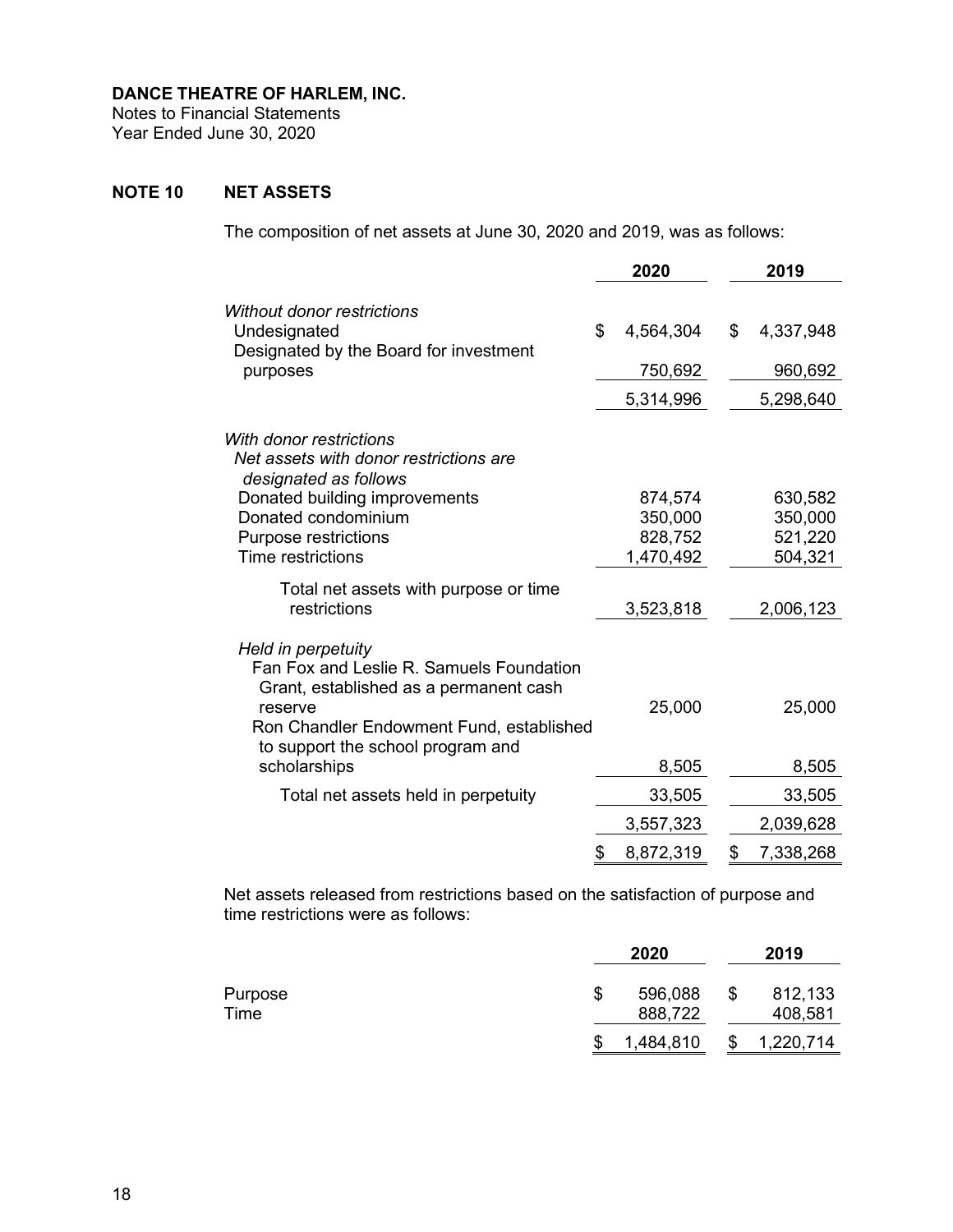Notes to Financial Statements Year Ended June 30, 2020

# **NOTE 11 ENDOWMENT FUND**

#### Interpretation of Relevant Law

Dance Theatre's Board follows the requirements of the New York Prudent Management of Institutional Funds Act (NYPMIFA), which allows an institution to appropriate for expenditure or accumulate so much of an endowment fund as the institution determines is prudent; however, as this is subject to the intent of the donor expressed in the gift instrument. NYPMIFA provides that unless stated otherwise in the gift instrument, the assets in an endowment fund are donorrestricted assets until appropriated for expenditure by the institution. For purposes of the financial statement presentation, Dance Theatre classifies as net assets held in perpetuity: (1) the original value of gifts donated to the permanent endowment; (2) the original value of subsequent gifts to the permanent endowment; and (3) accumulations to the permanent endowment made in accordance with the direction of the applicable donor gift instrument at the time the accumulation is added to the fund. The remaining portion of the donorrestricted endowment fund that is not classified as held in perpetuity net assets is characterized as donor restricted. Of importance, however, under NYPMIFA, Dance Theatre is entitled to appropriate for expenditure endowment funds whether characterized here as "held in perpetuity" or "donor restricted," except where inconsistent with the intent of the donor expressed in the gift instrument.

In accordance with New York State law, Dance Theatre considers the following factors in making a determination to approximate or calculate donor-restricted endowment funds:

- 1. The duration and preservation of the endowment fund;
- 2. The purposes of Dance Theatre and the endowment fund;
- 3. General economic conditions;
- 4. The possible effect of inflation or deflation;
- 5. The expected total return from income and appreciation of investments;
- 6. Other resources of Dance Theatre; and
- 7. Where appropriate, circumstances that would otherwise warrant alternatives to expenditure of the endowment fund, giving due consideration to the effect that such alternatives may have on Dance Theatre.

The composition of endowment net assets, by type of fund, was as follows:

|         |                                                       |        |                                                    | Total  |  |  |  |
|---------|-------------------------------------------------------|--------|----------------------------------------------------|--------|--|--|--|
|         |                                                       |        |                                                    |        |  |  |  |
|         |                                                       |        |                                                    | 33,505 |  |  |  |
| \$<br>۰ | \$                                                    | 33,505 | S                                                  | 33,505 |  |  |  |
|         | <b>Without</b><br><b>Donor</b><br><b>Restrictions</b> |        | <b>With Donor</b><br><b>Restrictions</b><br>33,505 | S      |  |  |  |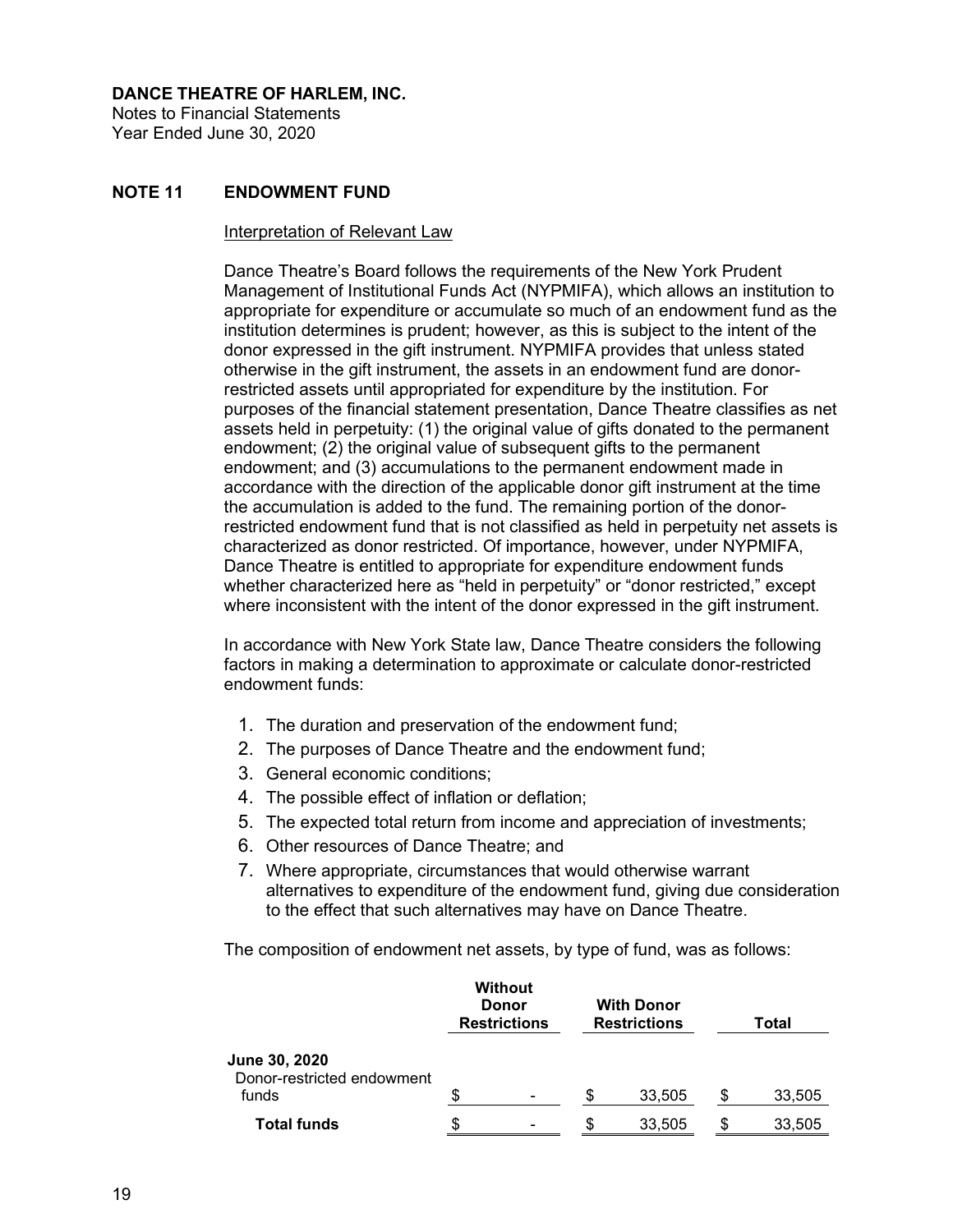Notes to Financial Statements Year Ended June 30, 2020

## **NOTE 11 ENDOWMENT FUND** *(continued)*

Interpretation of Relevant Law *(continued)*

|                                                      |    | <b>Without</b><br><b>Donor</b><br><b>Restrictions</b> | <b>With Donor</b><br><b>Restrictions</b> | Total |        |  |  |
|------------------------------------------------------|----|-------------------------------------------------------|------------------------------------------|-------|--------|--|--|
| June 30, 2019<br>Donor-restricted endowment<br>funds | S  |                                                       | \$<br>33,505                             | S     | 33,505 |  |  |
| <b>Total funds</b>                                   | \$ | ۰                                                     | 33,505                                   | S     | 33,505 |  |  |

There were no changes in endowment net assets for the years ended June 30, 2020 or 2019.

#### Investment and Spending Policies

Dance Theatre has adopted investment and spending policies for endowment assets that attempt to provide a predictable stream of funding to programs supported by its endowment, while seeking to maintain the purchasing power of the endowment assets. Under these policies, as approved by the Investment Committee of the Board, the endowment assets are invested with the intention to preserve the assets of donor-restricted funds that Dance Theatre must hold in perpetuity while assuming a low level of investment risk. Therefore, the investment objectives require disciplined and consistent management philosophies that accommodate all those events which are relevant, reasonable, and probable. In addition, a periodic review of total rate of return and spending rate objectives is required. Dance Theatre does not have a specific spending rate but allows for income earned on the endowment to be available for appropriation.

# **NOTE 12 IN-KIND CONTRIBUTIONS**

The City of New York has supported Dance Theatre with a capital project that commenced in fiscal year 2009, which entails expenditures for a roof repair project, new studio floors, and boiler and HVAC improvements. The City's investment of capital funds obligates Dance Theatre to operate the facility during the respective capital bonding term as a non-profit entity opened, used, and maintained for the benefit of the people of the City of New York for culture, education, or art and/or related purposes approved by the City. For the year ended June 30, 2020, there was \$243,991 in funding of capital expenditures from the City. Total capital expenditures have aggregated to \$2,034,469 since inception. The value of the capital project expenditures was recognized as in-kind support.

As indicated in Note 7, Dance Theatre recognized the value of the contributed condominium unit for \$350,000 for the fiscal year ended June 30, 2019.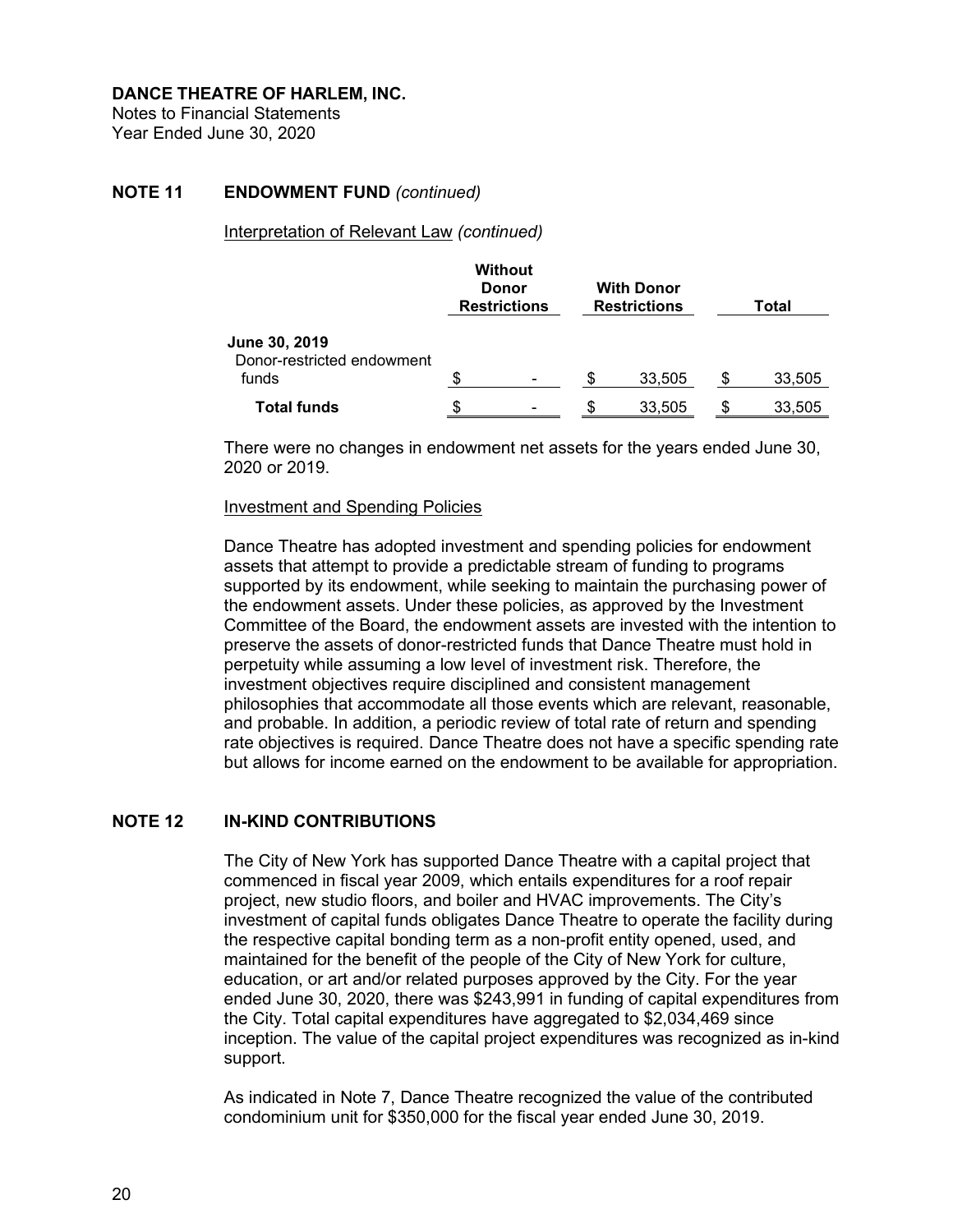Notes to Financial Statements Year Ended June 30, 2020

# **NOTE 12 IN-KIND CONTRIBUTIONS** *(continued)*

Total in-kind contributions for the years ended June 30, 2020 and 2019 were \$367,665 and \$522,425, respectively. This includes the donated building improvements and condominium unit indicated above. Additionally, in-kind contributions consisted of contributed legal services that represented \$108,932 and \$15,073 in 2020 and 2019, respectively, and contributed advertising services that represented \$0 and \$7,051 in 2020 and 2019, respectively.

# **NOTE 13 CAPITAL LEASES**

In October 2016, Dance Theatre entered into a five-year capital lease for phone equipment.

The approximate future minimum lease payments under the agreement, which are included in capital lease liability in the accompanying statements of financial position, are as follows:

| Year Ending June 30, |     | <b>Amount</b>  |
|----------------------|-----|----------------|
| 2021<br>2022         | \$. | 5,369<br>1.790 |
| Total                |     | 7.159          |

In November 2018, Dance Theatre entered into a five-year capital lease for postage equipment.

The approximate future minimum lease payments under the agreement, which are included in capital lease liability in the accompanying statements of financial position, are as follows:

| <u>Year Ending June 30,</u> |   | <b>Amount</b> |
|-----------------------------|---|---------------|
| 2021                        | S | 660           |
| 2022                        |   | 660           |
| 2023                        |   | 660           |
| 2024                        |   | 440           |
| Total                       |   |               |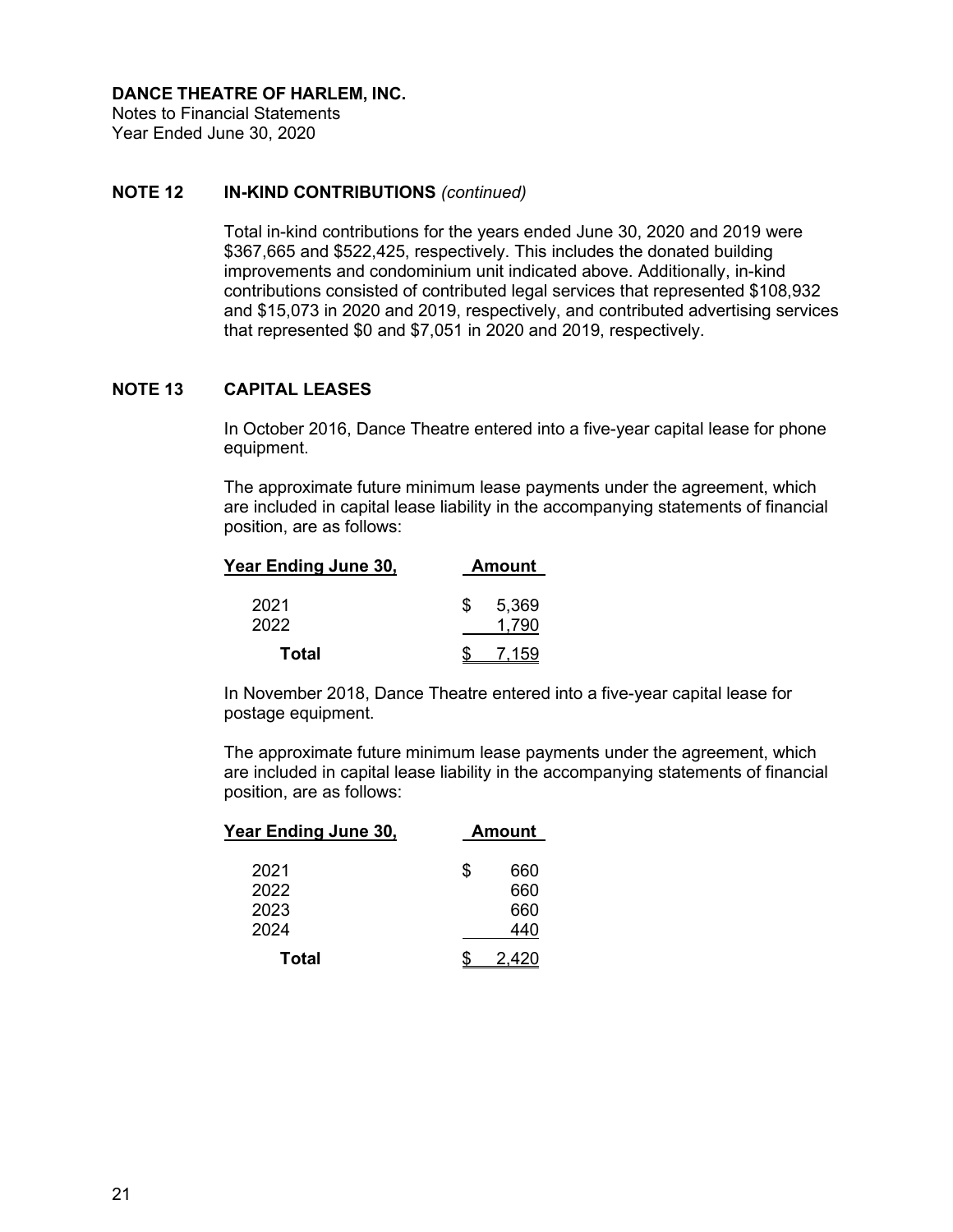Notes to Financial Statements Year Ended June 30, 2020

# **NOTE 14 FUNCTIONAL EXPENSES**

Dance Theatre's expenses are summarized on a functional basis for 2020 and the summarized comparative information for Dance Theatre's expenses for 2019 are as follows:

|                                     | <b>Program Services</b> |            |    |               |         |           |    |              | <b>Supporting Services</b> |                |    |         |    |           |      |           |                 |  |  |                       |  |
|-------------------------------------|-------------------------|------------|----|---------------|---------|-----------|----|--------------|----------------------------|----------------|----|---------|----|-----------|------|-----------|-----------------|--|--|-----------------------|--|
|                                     | Community               |            |    |               |         |           |    |              |                            | <b>Dance</b>   |    |         |    | General   |      | Fund-     |                 |  |  | <b>Total Expenses</b> |  |
|                                     |                         | Engagement |    | <b>School</b> | Company |           |    | <b>Total</b> |                            | Administration |    | Raising |    | Total     | 2020 |           | 2019            |  |  |                       |  |
| <b>PERSONNEL</b>                    |                         |            |    |               |         |           |    |              |                            |                |    |         |    |           |      |           |                 |  |  |                       |  |
| Salaries and wages                  |                         | 161,192    | \$ | 590,940       | \$      | 811,394   | \$ | 1,563,526    | \$                         | 760,439        | \$ | 112,647 | \$ | 873,086   | S    | 2,436,612 | \$<br>2,551,989 |  |  |                       |  |
| Employee benefits and payroll taxes |                         | 30,662     |    | 106,443       |         | 318,826   |    | 455,931      |                            | 203,425        |    | 28,095  |    | 231,520   |      | 687,451   | 711,040         |  |  |                       |  |
| Total personnel                     |                         | 191,854    |    | 697,383       |         | 1,130,220 |    | 2,019,457    |                            | 963,864        |    | 140,742 |    | 1,104,606 |      | 3,124,063 | 3,263,029       |  |  |                       |  |
| <b>OTHER THAN PERSONNEL</b>         |                         |            |    |               |         |           |    |              |                            |                |    |         |    |           |      |           |                 |  |  |                       |  |
| Production expenses                 |                         | 9,638      |    | 35,595        |         | 188,121   |    | 233,354      |                            | 613            |    | 450     |    | 1,063     |      | 234,417   | 620,677         |  |  |                       |  |
| General and administrative          |                         | 7,330      |    | 59,297        |         | 23,890    |    | 90,517       |                            | 25,852         |    | 22,540  |    | 48,392    |      | 138,909   | 227,366         |  |  |                       |  |
| Prof. fees and contractual services |                         | 1,755      |    | 14,690        |         | 135,129   |    | 151,574      |                            | 364,276        |    | 98,547  |    | 462,823   |      | 614,397   | 642,723         |  |  |                       |  |
| Field trips and accommodations      |                         |            |    | 70,615        |         |           |    | 70,615       |                            |                |    |         |    |           |      | 70,615    | 126,517         |  |  |                       |  |
| Travel                              |                         | (1,620)    |    | 26,345        |         | 264,225   |    | 288,950      |                            | 5,093          |    | 1,578   |    | 6,671     |      | 295,621   | 460,690         |  |  |                       |  |
| Insurance                           |                         | 5,888      |    | 21,399        |         | 34,684    |    | 61,971       |                            | 31,455         |    | 4,319   |    | 35,774    |      | 97,745    | 87,128          |  |  |                       |  |
| Information technology              |                         | 2,095      |    | 11,456        |         | 16,275    |    | 29,826       |                            | 11,171         |    | 14,504  |    | 25,675    |      | 55,501    | 55,944          |  |  |                       |  |
| Marketing                           |                         | 8,580      |    | 28,460        |         | 71,904    |    | 108,944      |                            | 6,783          |    | 36,246  |    | 43,029    |      | 151,973   | 220,806         |  |  |                       |  |
| Occupancy costs                     |                         | 11,169     |    | 41,150        |         | 65,797    |    | 118,116      |                            | 59,560         |    | 8,193   |    | 67,753    |      | 185,869   | 215,725         |  |  |                       |  |
| Taxes and filing fees               |                         |            |    |               |         | 2,665     |    | 2,665        |                            | 3,149          |    | 21      |    | 3,170     |      | 5,835     | 4,870           |  |  |                       |  |
| Bad debts                           |                         |            |    |               |         |           |    |              |                            | 36,852         |    | 5,000   |    | 41,852    |      | 41,852    | 136,248         |  |  |                       |  |
| Total other than personnel          |                         | 44,835     |    | 309,007       |         | 802,690   |    | 1,156,532    |                            | 544,804        |    | 191,398 |    | 736,202   |      | 1,892,734 | 2,798,694       |  |  |                       |  |
| Depreciation                        |                         | 15,140     |    | 55,033        |         | 89,189    |    | 159,362      |                            | 80,735         |    | 11,106  |    | 91,841    |      | 251,203   | 234,023         |  |  |                       |  |
| <b>Total expenses</b>               |                         | 251,829    | S  | 1,061,423     | S.      | 2,022,099 | S. | 3,335,351    | S                          | 1,589,403      | S  | 343,246 | S  | 1,932,649 | S    | 5,268,000 | \$<br>6,295,746 |  |  |                       |  |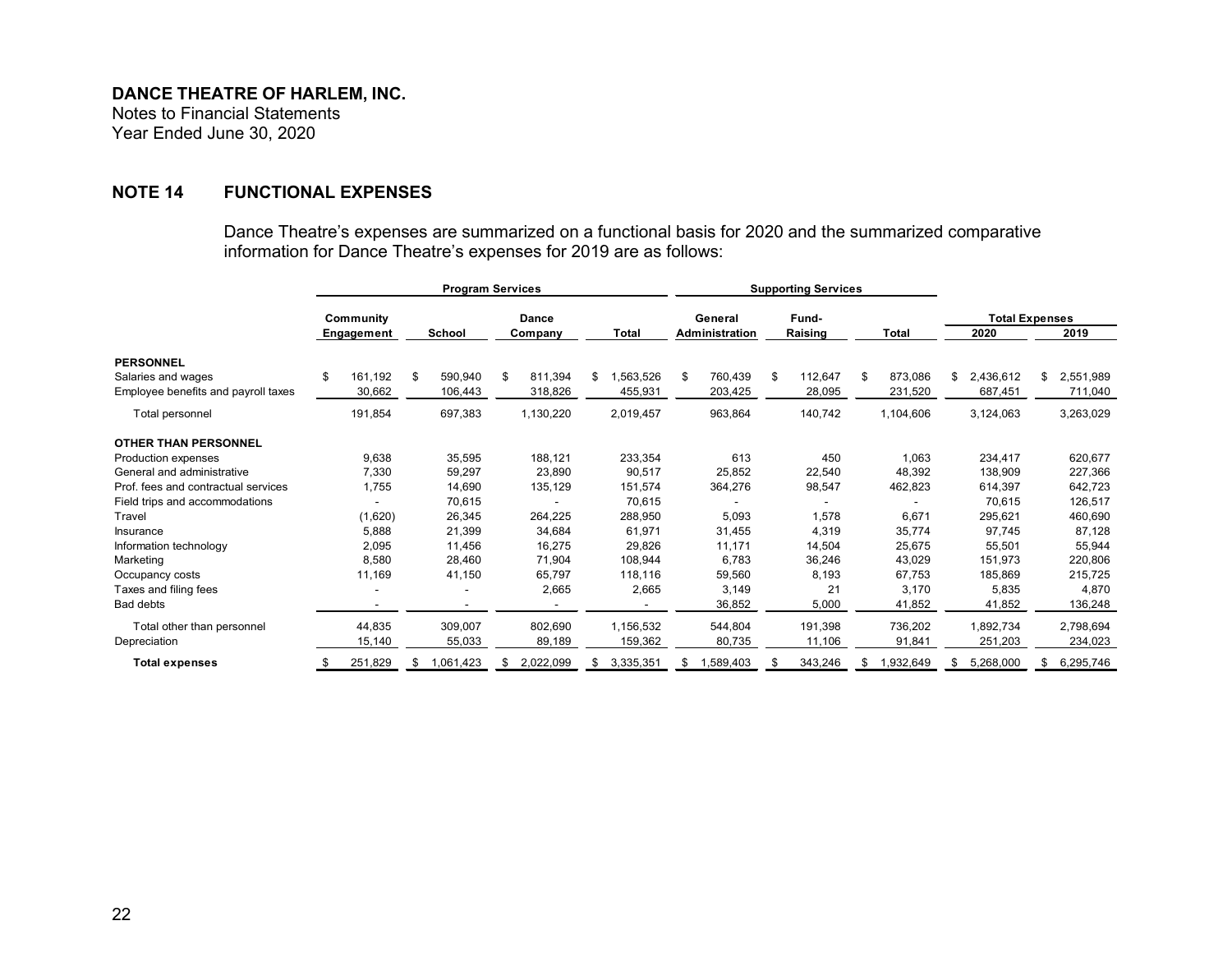Notes to Financial Statements Year Ended June 30, 2020

## **NOTE 15 RISKS AND UNCERTAINTIES**

On March 11, 2020, the World Health Organization declared the outbreak of a coronavirus (COVID-19) pandemic. As a result, economic uncertainties have arisen which could negatively impact activities of Dance Theatre. Such potential impact is unknown at this time. No adjustments or provisions were made in these financial statements related to COVID-19.

## **NOTE 16 PAYCHECK PROTECTION PROGRAM (PPP)**

On May 6, 2020, Dance Theatre received loan proceeds in the amount of \$562,000 under the Paycheck Protection Program ("PPP"). The PPP, established as part of the Coronavirus Aid, Relief, and Economic Security Act, provides loans to qualifying entities. The loans and accrued interest are forgivable after eight weeks if the borrower uses the loan proceeds for eligible purposes, including payroll, benefits, rent, mortgage interest and utilities, and maintains its payroll levels. The amount of loan forgiveness is reduced if the borrower terminates employees or reduces salaries during the eight-week period. The unforgiven portion of the PPP loan is payable over two years at an interest rate of 1%, with a deferral of payments for the first ten months.

Dance Theatre expects to meet the PPP's eligibility criteria, and therefore, has concluded that the PPP loan represents, in substance, a conditional contribution and expects the loan will be forgiven in full. As a result, Dance Theatre has accounted for the PPP loan in accordance with ASC 958-605, *Not-for-Profit Entities: Revenue Recognition*, as a conditional contribution. During the year ended June 30, 2020, Dance Theatre substantially met the conditions of the loan and has recognized the entire loan amount as contribution revenue in the accompanying financial statements. Although there is no absolute assurance that Dance Theatre will not take actions that could cause Dance Theatre to be ineligible for forgiveness of the loan, in part or in whole, Dance Theatre believes the possibility of that occurring to be remote.

# **NOTE 17 SUBSEQUENT EVENTS**

Dance Theatre has evaluated subsequent events through January 15, 2021, which is the date that the financial statements were available for issuance or disclosure and recognition purposes in the financial statements, and determined that there are no additional disclosure or recognition items other than as noted below and in Note 2 relating to postponement of the fundraising event to October 2020 due to COVID-19.

In November 2020, Dance Theatre was named as an American Cultural Treasure by the Ford Foundation and received a four-year grant totaling \$4,600,000, of which \$4,500,000 is designated as general operating support and \$100,000 is designated for core support toward technical assistance. The grant terms will begin in January 2021.